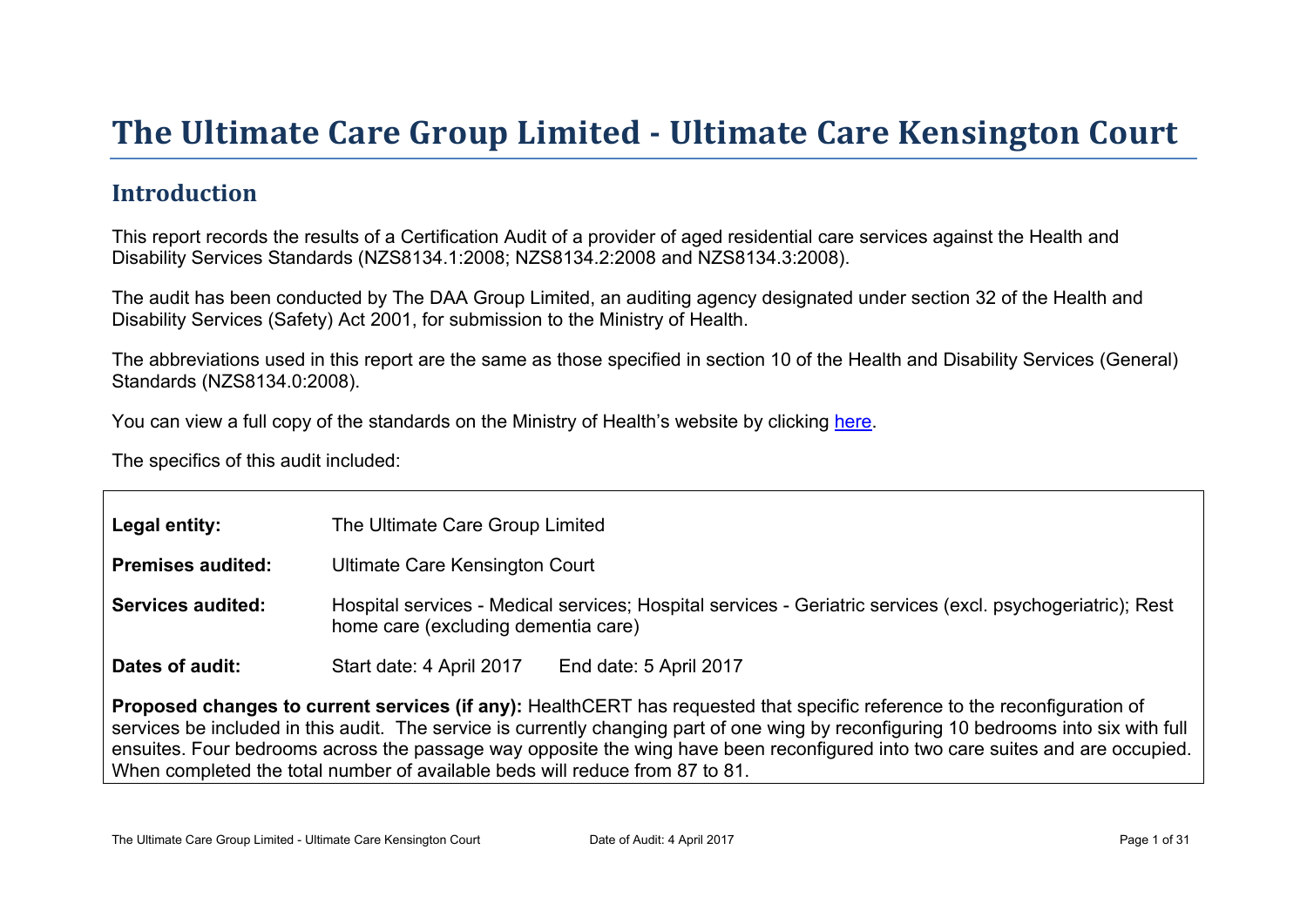**Total beds occupied across all premises included in the audit on the first day of the audit:** 39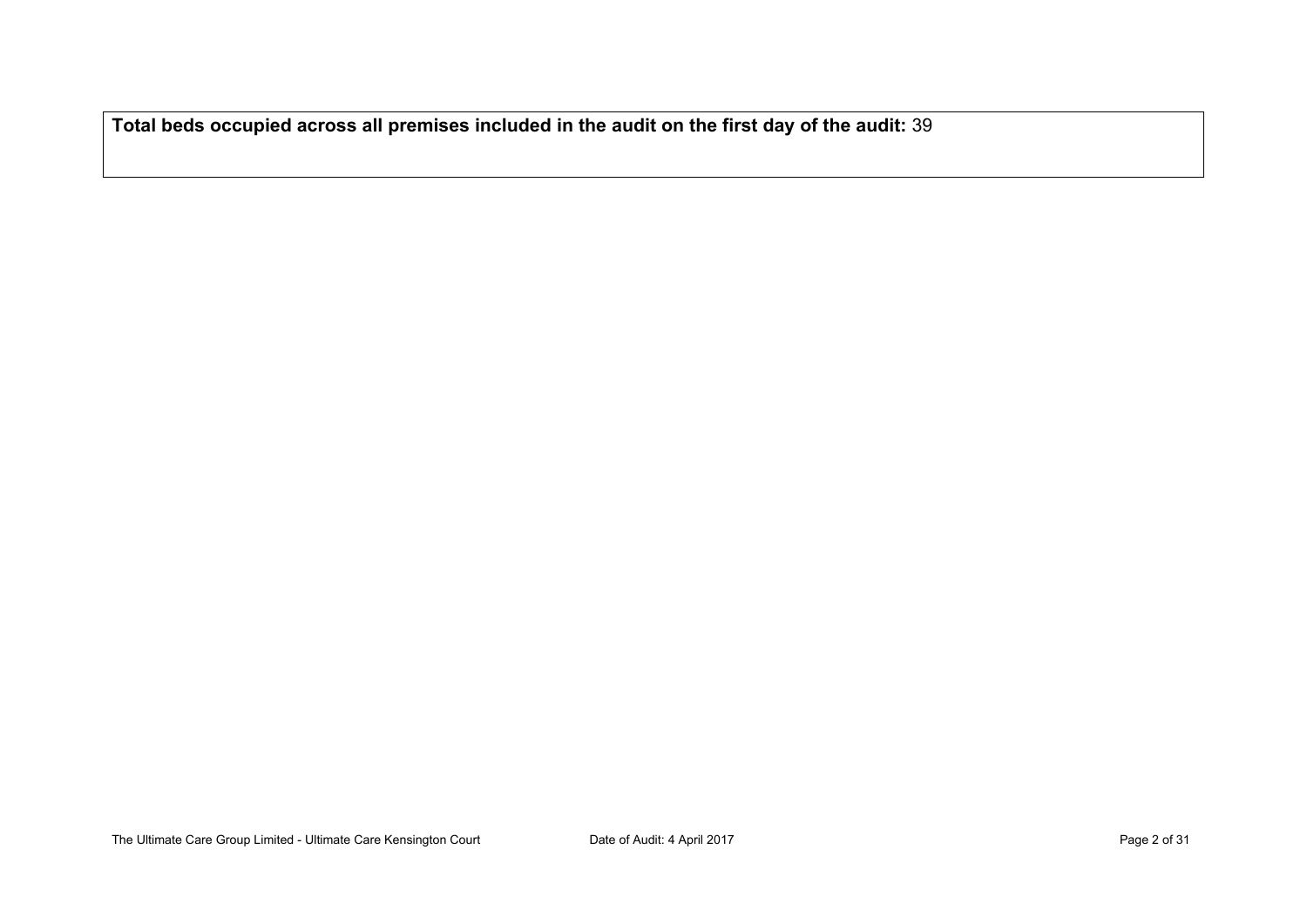# **Executive summary of the audit**

### **Introduction**

This section contains a summary of the auditors' findings for this audit. The information is grouped into the six outcome areas contained within the Health and Disability Services Standards:

- consumer rights
- organisational management
- continuum of service delivery (the provision of services)
- safe and appropriate environment
- restraint minimisation and safe practice
- infection prevention and control.

As well as auditors' written summary, indicators are included that highlight the provider's attainment against the standards in each of the outcome areas. The following table provides a key to how the indicators are arrived at.

#### **Key to the indicators**

| <b>Indicator</b> | <b>Description</b>                                                                                                                        | <b>Definition</b>                                                                       |
|------------------|-------------------------------------------------------------------------------------------------------------------------------------------|-----------------------------------------------------------------------------------------|
|                  | Includes commendable elements above the required<br>levels of performance                                                                 | All standards applicable to this service fully attained with<br>some standards exceeded |
|                  | No short falls                                                                                                                            | Standards applicable to this service fully attained                                     |
|                  | Some minor shortfalls but no major deficiencies and<br>required levels of performance seem achievable without<br>extensive extra activity | Some standards applicable to this service partially<br>attained and of low risk         |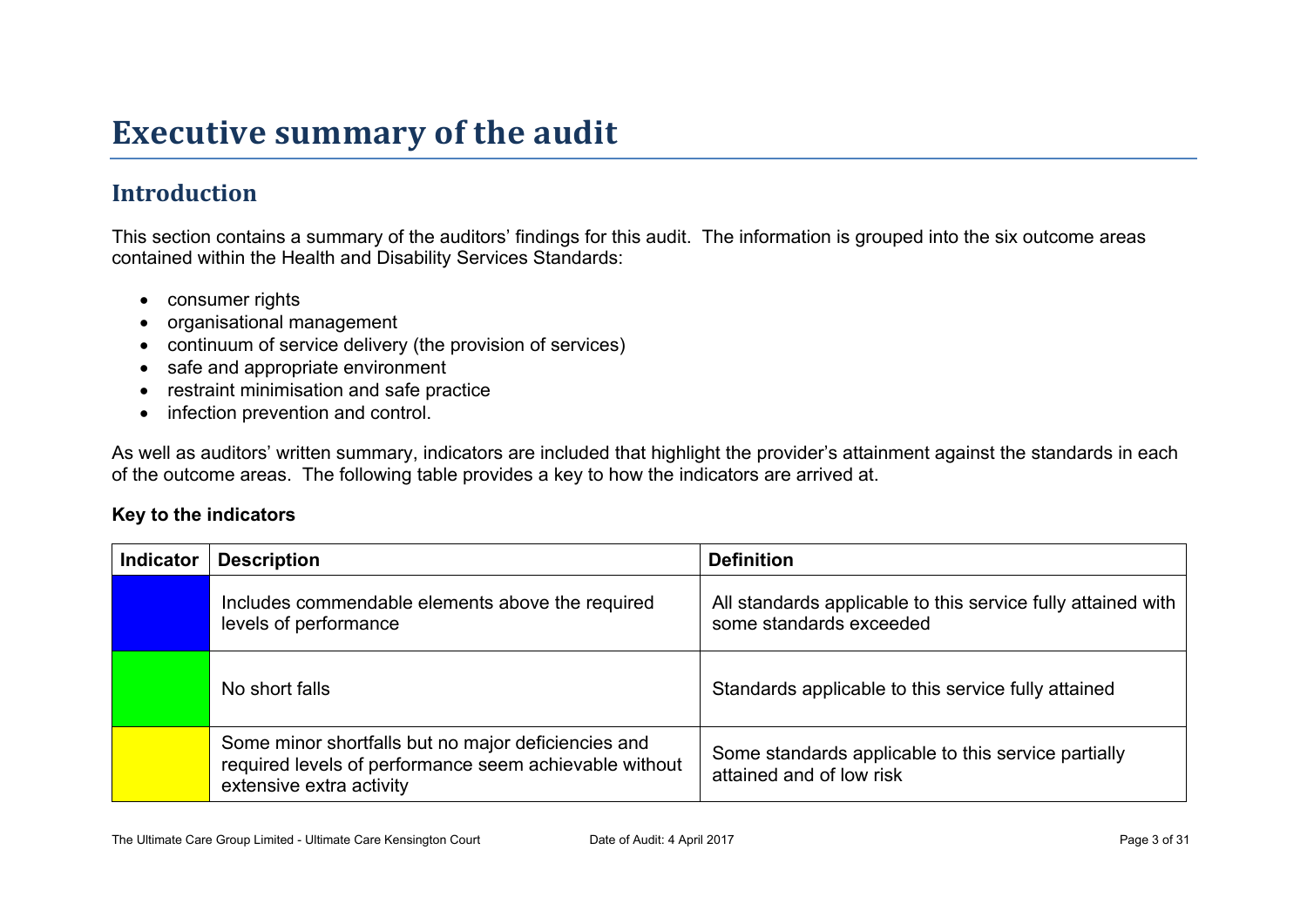| <b>Indicator</b> | <b>Description</b>                                                                              | <b>Definition</b>                                                                                                               |
|------------------|-------------------------------------------------------------------------------------------------|---------------------------------------------------------------------------------------------------------------------------------|
|                  | A number of shortfalls that require specific action to<br>address                               | Some standards applicable to this service partially<br>attained and of medium or high risk and/or unattained<br>and of low risk |
|                  | Major shortfalls, significant action is needed to achieve<br>the required levels of performance | Some standards applicable to this service unattained<br>and of moderate or high risk                                            |

#### **General overview of the audit**

Ultimate Care Kensington Court can provide residential care for up to 87 residents, including 24 apartments and studios that can accommodate rest home level care or independent living. On the first day of audit there were 39 beds occupied, including residents under an occupational right agreement. The facility is operated by the Ultimate Care Group Limited.

This certification audit has been undertaken to establish compliance with the Health and Disability Services Standard and the district health board contract. The audit process included review of policies and procedures, review of residents' and staff files, observations and interviews with residents, families, management, staff, a general practitioner and other allied health professionals.

This audit has resulted in a continuous improvement rating relating to reducing the number of residents experiencing upper respiratory infections.

There are no areas requiring improvement from this audit.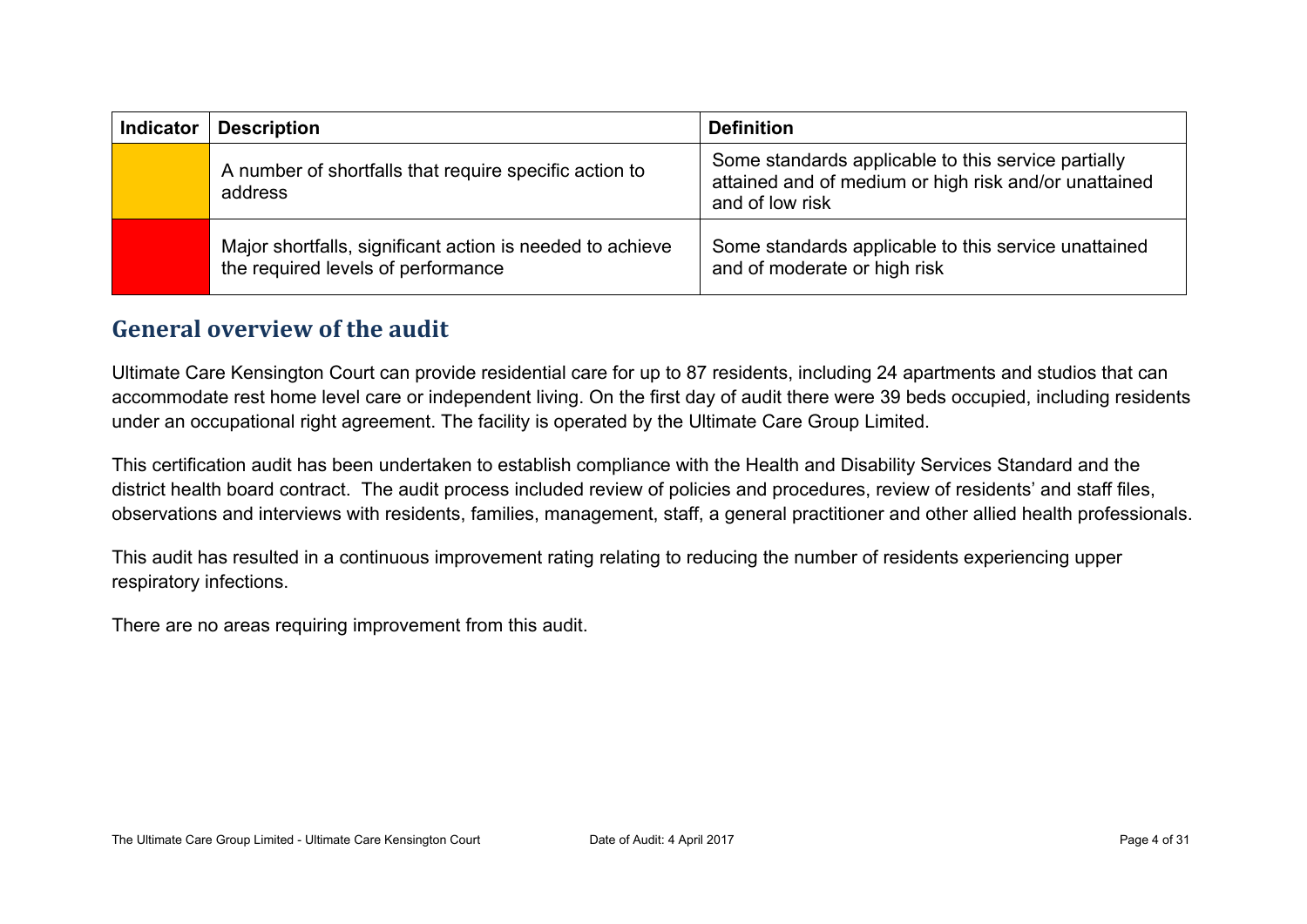### **Consumer rights**

| Includes 13 standards that support an outcome where consumers receive safe services of an<br>appropriate standard that comply with consumer rights legislation. Services are provided in a<br>manner that is respectful of consumer rights, facilities, informed choice, minimises harm and<br>acknowledges cultural and individual values and beliefs. |  | Standards applicable<br>to this service fully<br>attained. |
|---------------------------------------------------------------------------------------------------------------------------------------------------------------------------------------------------------------------------------------------------------------------------------------------------------------------------------------------------------|--|------------------------------------------------------------|
|---------------------------------------------------------------------------------------------------------------------------------------------------------------------------------------------------------------------------------------------------------------------------------------------------------------------------------------------------------|--|------------------------------------------------------------|

The Health and Disability Commissioner's Code of Health and Disability Services Consumers' Rights (the Code) is made available to residents. Opportunities to discuss the Code, consent and availability of advocacy services is provided at the time of admission and thereafter as required.

Services are provided that respect the choices, personal privacy, independence, individual needs and dignity of residents and staff were noted to be interacting with residents in a respectful manner.

Care for residents who identify as Māori is guided by a comprehensive Māori health plan and related policies.

There was no evidence of abuse, neglect or discrimination and staff understood and implemented related policies. Professional boundaries are maintained.

Open communication between staff, residents and families is promoted, and confirmed to be effective. There is access to formal interpreting services if required.

The service has linkages with a range of specialist health care providers, which contributes to ensuring services provided to residents are of an appropriate standard.

The facility manager is responsible for the management of complaints and a complaints register is maintained. There have been no investigations by the Health and Disability Commissioner or other external agencies since the previous audit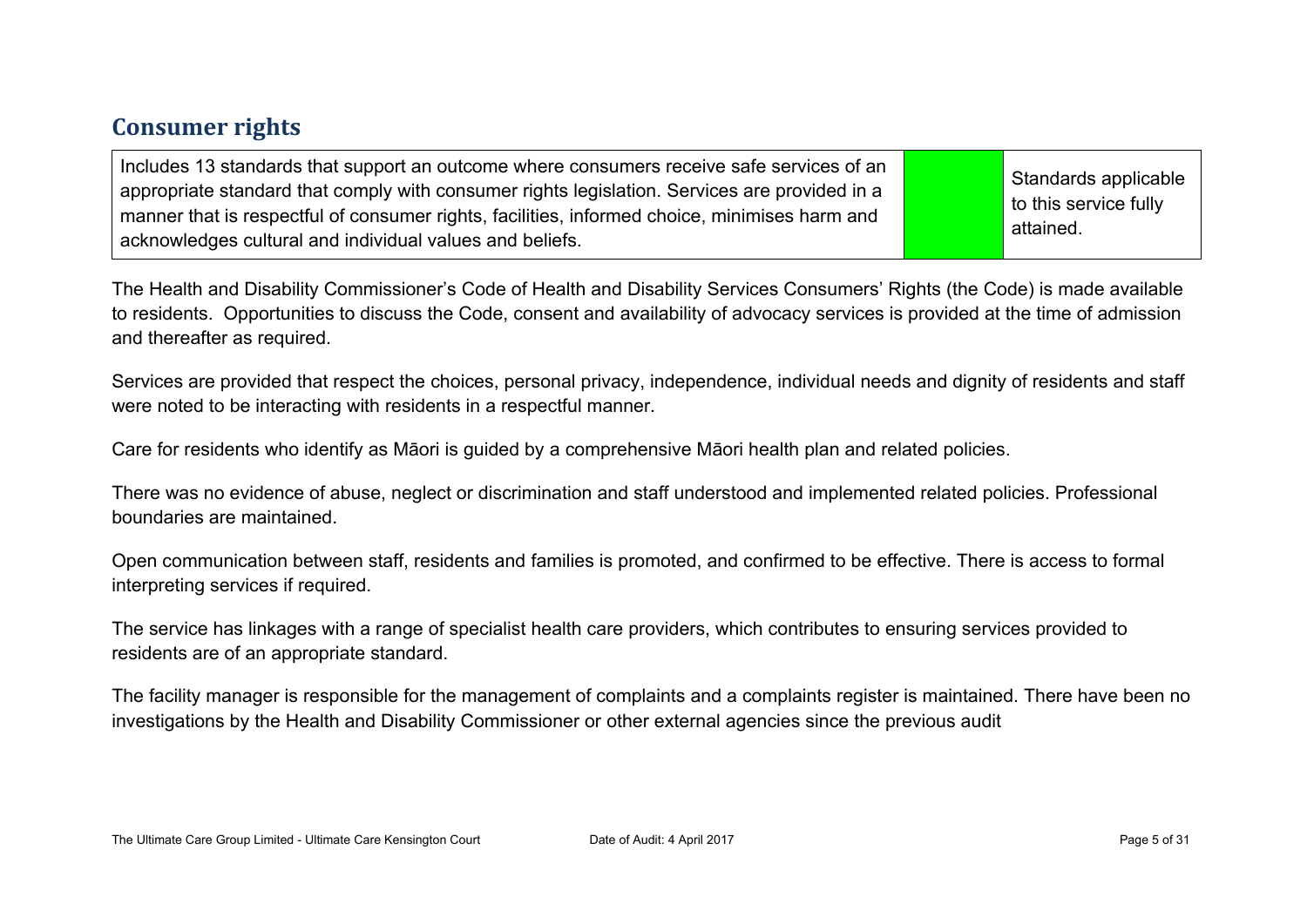### **Organisational management**

Includes 9 standards that support an outcome where consumers receive services that comply with legislation and are managed in a safe, efficient and effective manner.

Standards applicable to this service fully attained.

The Ultimate Care Group Limited is the governing body and is responsible for the service provided. A business plan and quality and risk management systems are fully implemented at Ultimate Care Kensington Court and include a documented scope, direction, goals, values, and a mission statement. Systems are in place for monitoring the service, including regular reporting by the facility manager and clinical services manager to head office.

The facility is managed by a facility manager who has a background in management and was appointed to the position in August 2016. The facility manager is supported by a clinical services manager who is a registered nurse. The clinical services manager is responsible for oversight of the clinical service in the facility.

Quality and risk management systems are in place. There is an internal audit programme. Adverse events are documented on accident/incident forms. Accident/incident forms and meeting minutes evidenced corrective action plans are developed, implemented, monitored and signed off as being completed to address the issue/s that require improvement. Quality, health and safety, various staff and resident meetings are held on a regular basis.

The hazard register evidenced review and updating of risks and the addition of new risks. The health and safety representative has completed an update on the Health and Safety at Work Act (2015) requirements.

There are policies and procedures on human resources management. Human resources processes are followed. Staff have the required qualifications. An in-service education programme is provided and staff performance is monitored.

The documented rationale for determining staffing levels and skill mixes is based on best practice. Registered nurses are rostered on duty at all times. The clinical services manager and facility manager are on call after hours.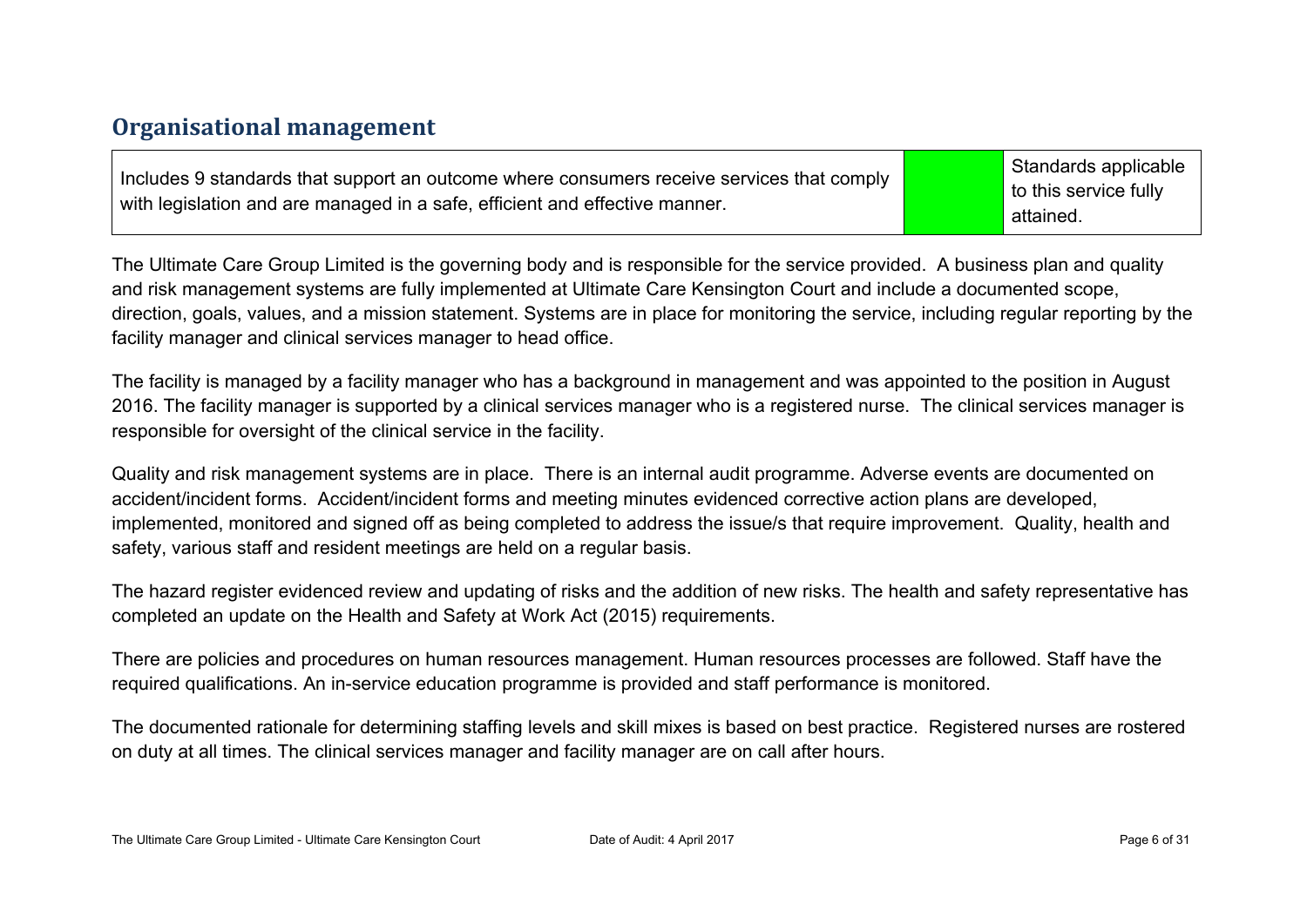Residents' information is accurately recorded, securely stored and not accessible to unauthorised people. Up to date, legible and relevant residents' records are maintained in using an integrated (electronic and hard copy) file.

#### **Continuum of service delivery**

Includes 13 standards that support an outcome where consumers participate in and receive timely assessment, followed by services that are planned, coordinated, and delivered in a timely and appropriate manner, consistent with current legislation. Standards applicable to this service fully attained.

The organisation works closely with the local Needs Assessment and Service Co-ordination Service, to ensure access to the facility is appropriate and efficiently managed. When a vacancy occurs, sufficient and relevant information is provided to the potential resident/family to facilitate the admission.

Residents' needs are assessed by the multidisciplinary team on admission within the required timeframes. Shift handovers and communication sheets guide continuity of care.

Care plans are individualised, based on a comprehensive and integrated range of clinical information. Short term care plans are developed to manage any new problems that might arise. All residents' files reviewed demonstrated that needs, goals and outcomes are identified and reviewed on a regular basis. Residents and families interviewed reported being well informed and involved in care planning and evaluation, and that the care provided is of a high standard. Residents are referred or transferred to other health services as required, with appropriate verbal and written handovers.

The planned activity programme is overseen by three diversional therapists and provides residents with a variety of individual and group activities and maintains their links with the community. A facility van is available for outings.

Medicines are managed according to policies and procedures based on current good practice and consistently implemented using an electronic system. Medications are administered by registered nurses and care staff, all of whom have been assessed as competent to do so.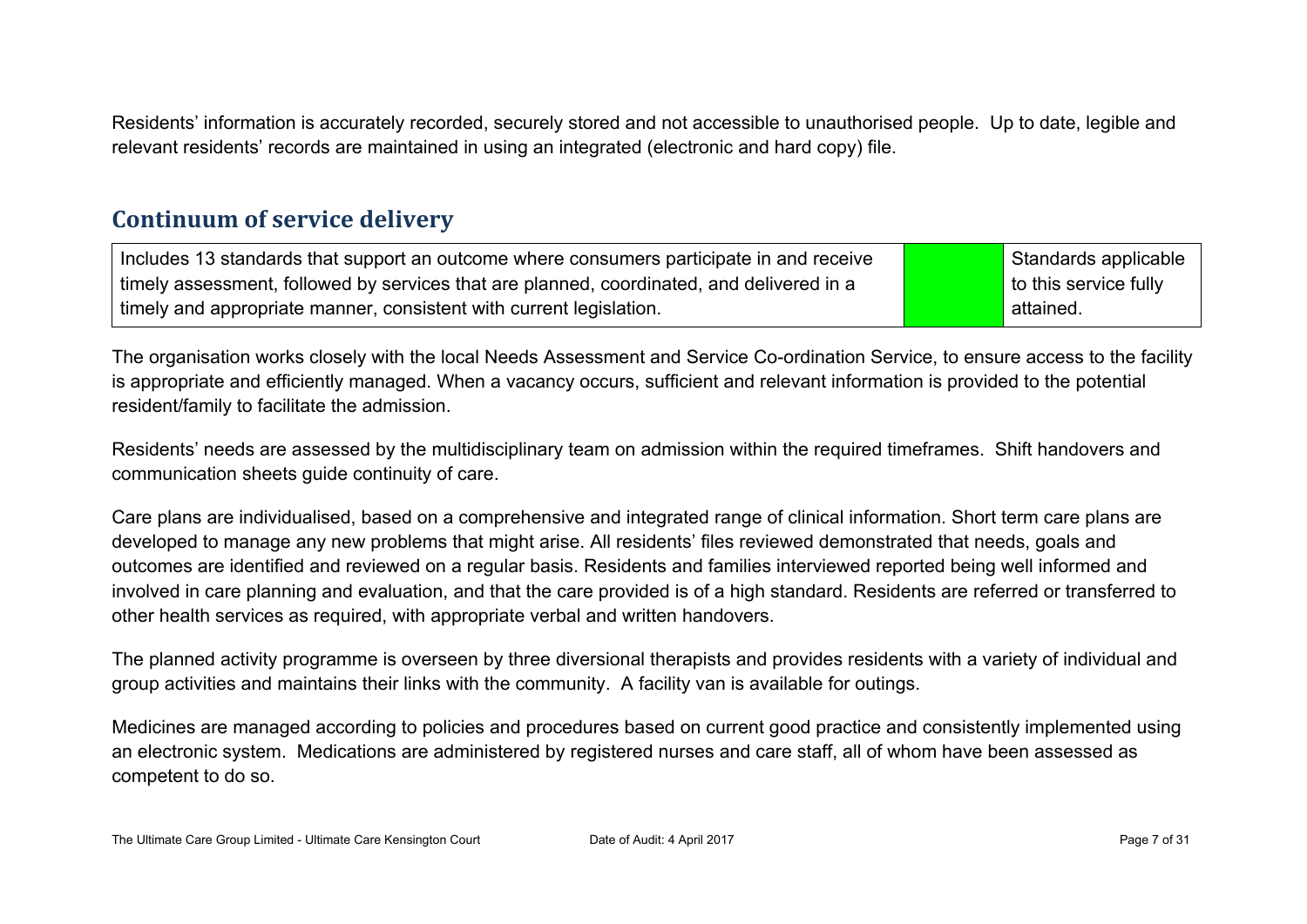The food service meets the nutritional needs of the residents with special needs catered for. Policies guide food service delivery, supported by staff with food safety qualifications. The kitchen was well organised, clean and meets food safety standards. Residents verified overall satisfaction with meals.

### **Safe and appropriate environment**

Includes 8 standards that support an outcome where services are provided in a clean, safe environment that is appropriate to the age/needs of the consumer, ensure physical privacy is maintained, has adequate space and amenities to facilitate independence, is in a setting appropriate to the consumer group and meets the needs of people with disabilities.

Standards applicable to this service fully attained.

All building and plant complies with legislation. A current building warrant of fitness is displayed. A preventative and reactive maintenance programme includes equipment and electrical checks.

One wing is currently being reconfigured to provide bigger bedrooms by changing 10 bedrooms into six with full ensuites. Four bedrooms across the passage way opposite the wing have been reconfigured into two care suites and are occupied.

Single accommodation is provided. Adequate numbers of additional bathrooms and toilets are available. There are several lounges, dining areas and alcoves. External areas for sitting and shading is provided.

An appropriate call bell system is available and security and emergency systems are in place.

Protective equipment and clothing is provided and used by staff. Chemicals, soiled linen and equipment were safely stored. All laundry is washed on site. Cleaning and laundry systems are audited for effectiveness.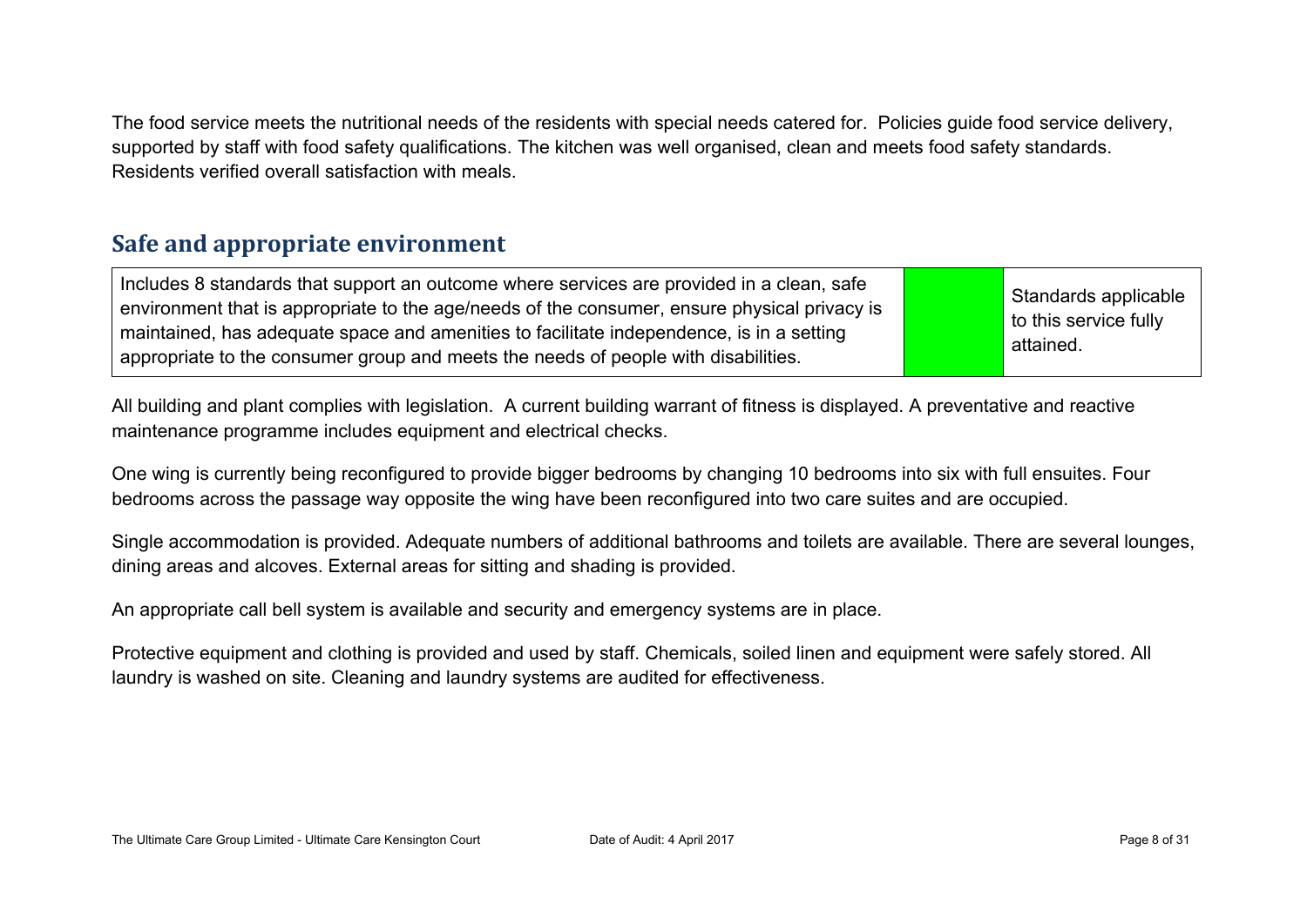### **Restraint minimisation and safe practice**

| Includes 3 standards that support outcomes where consumers receive and experience |  | Standards applicable  |
|-----------------------------------------------------------------------------------|--|-----------------------|
|                                                                                   |  | to this service fully |
| services in the least restrictive and safe manner through restraint minimisation. |  | attained.             |

The service has clear policies and procedures that meet the requirements of the restraint minimisation and safe practice standard. There were no residents using restraint and enablers during the audit. Appropriate documentation including a current restraint register was in place.

### **Infection prevention and control**

| Includes 6 standards that support an outcome which minimises the risk of infection to<br>consumers, service providers and visitors. Infection control policies and procedures are<br>practical, safe and appropriate for the type of service provided and reflect current accepted<br>good practice and legislative requirements. The organisation provides relevant education on<br>infection control to all service providers and consumers. Surveillance for infection is carried<br>out as specified in the infection control programme. |  | Standards applicable<br>to this service fully<br>attained. |
|----------------------------------------------------------------------------------------------------------------------------------------------------------------------------------------------------------------------------------------------------------------------------------------------------------------------------------------------------------------------------------------------------------------------------------------------------------------------------------------------------------------------------------------------|--|------------------------------------------------------------|
|----------------------------------------------------------------------------------------------------------------------------------------------------------------------------------------------------------------------------------------------------------------------------------------------------------------------------------------------------------------------------------------------------------------------------------------------------------------------------------------------------------------------------------------------|--|------------------------------------------------------------|

The infection prevention and control programme, led by an experienced and appropriately trained infection control nurse, aims to prevent and manage infections. Specialist infection prevention and control advice is accessed from the district health board, microbiologist, and the groups Clinical Advisory Panel. The programme is reviewed annually.

Staff demonstrated good principles and practice around infection control, which is guided by relevant policies and supported with regular education.

Aged care specific infection surveillance is undertaken, analysed, trended, benchmarked and results reported through all levels of the organisation. Follow-up action is taken as and when required.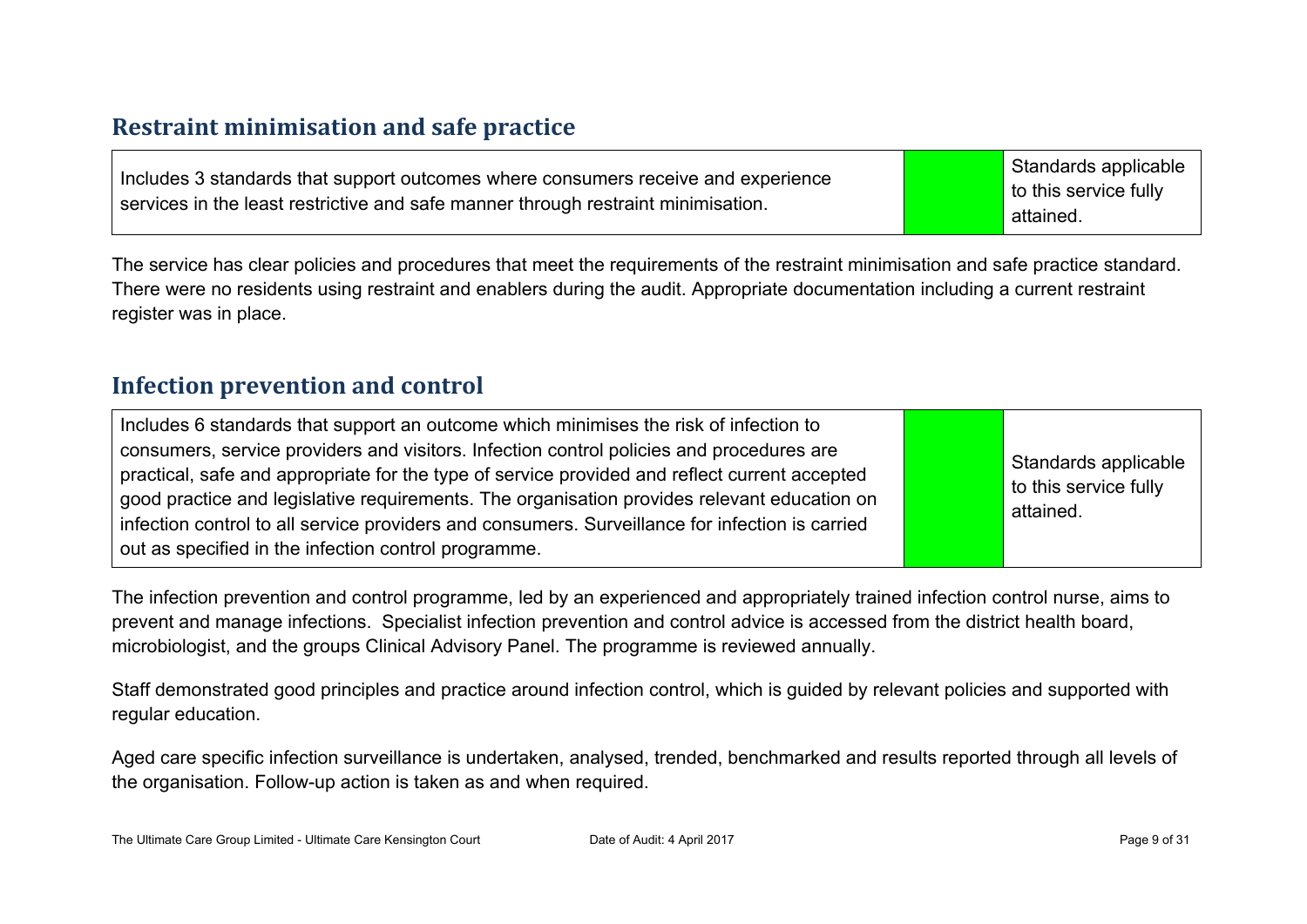### **Summary of attainment**

The following table summarises the number of standards and criteria audited and the ratings they were awarded.

| <b>Attainment</b><br>Rating | Continuous<br>Improvement<br>(CI) | <b>Fully Attained</b><br>(FA) | <b>Partially</b><br><b>Attained</b><br><b>Negligible Risk</b><br>(PA Negligible) | <b>Partially</b><br><b>Attained Low</b><br><b>Risk</b><br>(PA Low) | <b>Partially</b><br><b>Attained</b><br><b>Moderate Risk</b><br>(PA Moderate) | <b>Partially</b><br><b>Attained High</b><br><b>Risk</b><br>(PA High) | <b>Partially</b><br><b>Attained Critical</b><br><b>Risk</b><br>(PA Critical) |
|-----------------------------|-----------------------------------|-------------------------------|----------------------------------------------------------------------------------|--------------------------------------------------------------------|------------------------------------------------------------------------------|----------------------------------------------------------------------|------------------------------------------------------------------------------|
| <b>Standards</b>            |                                   | 45                            |                                                                                  |                                                                    |                                                                              |                                                                      |                                                                              |
| <b>Criteria</b>             |                                   | 92                            |                                                                                  |                                                                    |                                                                              |                                                                      |                                                                              |

| Attainment<br>Rating | Unattained<br>Negligible Risk<br>(UA Negligible) | <b>Unattained Low</b><br><b>Risk</b><br>(UA Low) | <b>Unattained</b><br><b>Moderate Risk</b><br>(UA Moderate) | <b>Unattained High</b><br><b>Risk</b><br>(UA High) | <b>Unattained</b><br><b>Critical Risk</b><br>(UA Critical) |
|----------------------|--------------------------------------------------|--------------------------------------------------|------------------------------------------------------------|----------------------------------------------------|------------------------------------------------------------|
| <b>Standards</b>     |                                                  |                                                  |                                                            |                                                    |                                                            |
| Criteria             |                                                  |                                                  |                                                            |                                                    |                                                            |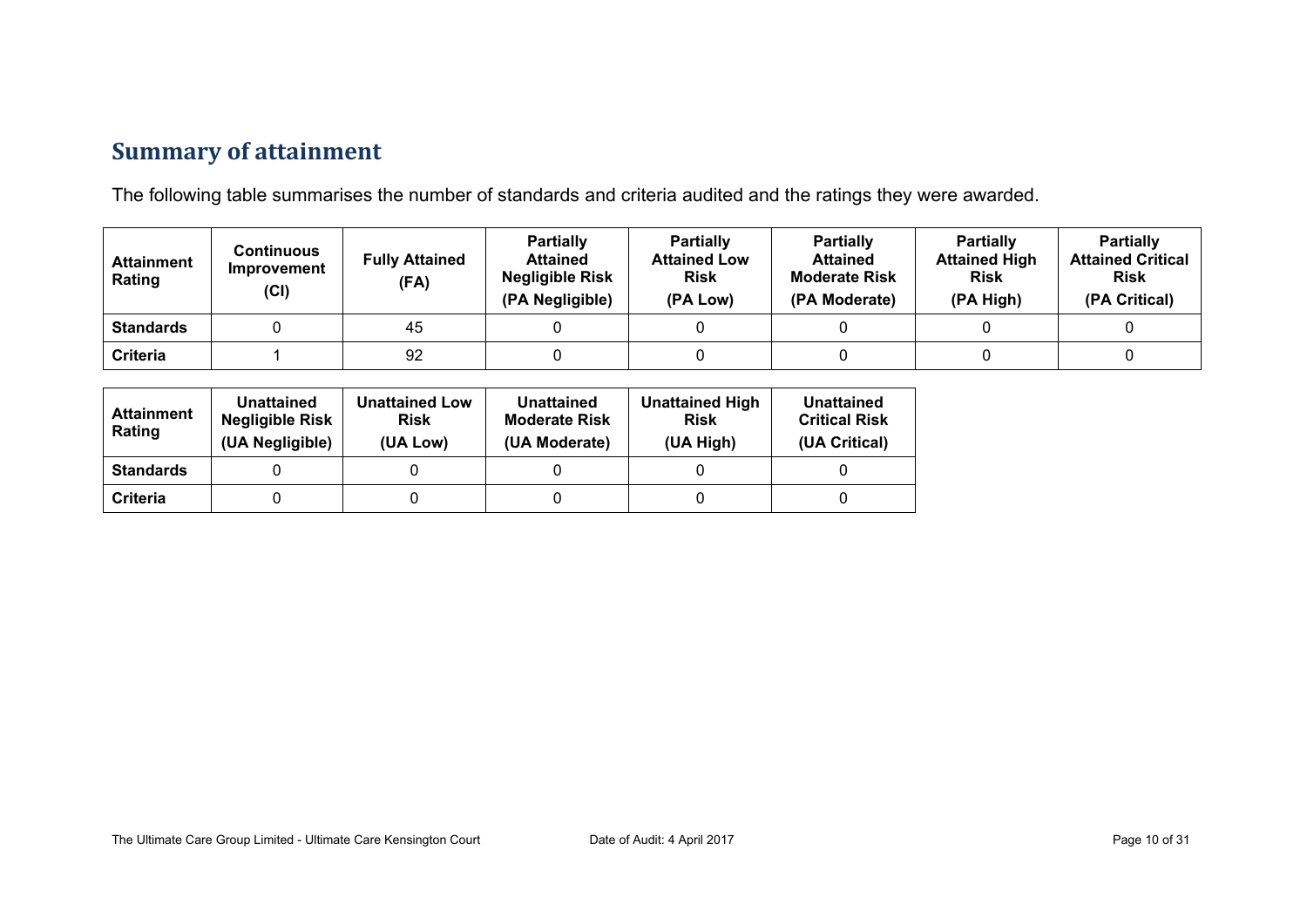# Attainment against the Health and Disability Ser vices Standar ds

The following table contains the results of all the standards assessed by the auditors at this audit. Depending on the services they provide, not all standards are relevant to all providers and not all standards are assessed at every audit.

Please note that Standard 1.3.3: Service Provision Requirements has been removed from this report, as it includes information specific to the healthcare of individual residents. Any corrective actions required relating to this standard, as a result of this audit, are retained and displayed in the next section.

For more information on the standards, please click [here](http://www.health.govt.nz/our-work/regulation-health-and-disability-system/certification-health-care-services/health-and-disability-services-standards).

|  | For more information on the different types of audits and what they cover please click here. |
|--|----------------------------------------------------------------------------------------------|
|  |                                                                                              |

| Standard with desired outcome                                                                                                                                                                                  | Attainment<br>Rating | Audit Evidence                                                                                                                                                                                                                                                                                                                                                                                                                                                                                                                                                                                                                                                                                                                                                                                          |
|----------------------------------------------------------------------------------------------------------------------------------------------------------------------------------------------------------------|----------------------|---------------------------------------------------------------------------------------------------------------------------------------------------------------------------------------------------------------------------------------------------------------------------------------------------------------------------------------------------------------------------------------------------------------------------------------------------------------------------------------------------------------------------------------------------------------------------------------------------------------------------------------------------------------------------------------------------------------------------------------------------------------------------------------------------------|
| Standard 1.1.1: Consumer Rights<br><b>During Service Delivery</b><br>Consumers receive services in<br>accordance with consumer rights<br>legislation.                                                          | FA                   | Ultimate Care Kensington Court has developed policies, procedures and processes to meet its<br>obligations in relation to the Code of Health and Disability Services Consumers' Rights (the Code).<br>Staff interviewed understood the requirements of the Code and were observed demonstrating respectful<br>communication, encouraging independence, providing options and maintaining dignity and privacy.<br>Training on the Code is included as part of the orientation process for all staff employed and in ongoing<br>training, as was verified in training records.                                                                                                                                                                                                                            |
| Standard 1.1.10: Informed<br>Consent<br>Consumers and where<br>' @ 3 B<br>appropriate their<br>choice are provided with the<br>information they need to make<br>informed choices and give<br>informed consent. | FA                   | Nursing and care staff interviewed understand the principles and practice of informed consent. Informed<br>consent policies provide relevant guidance to staff. Clinical files reviewed show that informed consent<br>has been gained appropriately using the organisation's standard consent form including for<br>photographs, outings, invasive procedures and collection of health information.<br>Advance care planning, establishing and documenting enduring power of attorney requirements and<br>processes for residents unable to consent is defined and documented where relevant in the resident's<br>file. Staff demonstrated their understanding by being able to explain situations when this may occur.<br>Staff were observed to gain consent for day to day care on an ongoing basis. |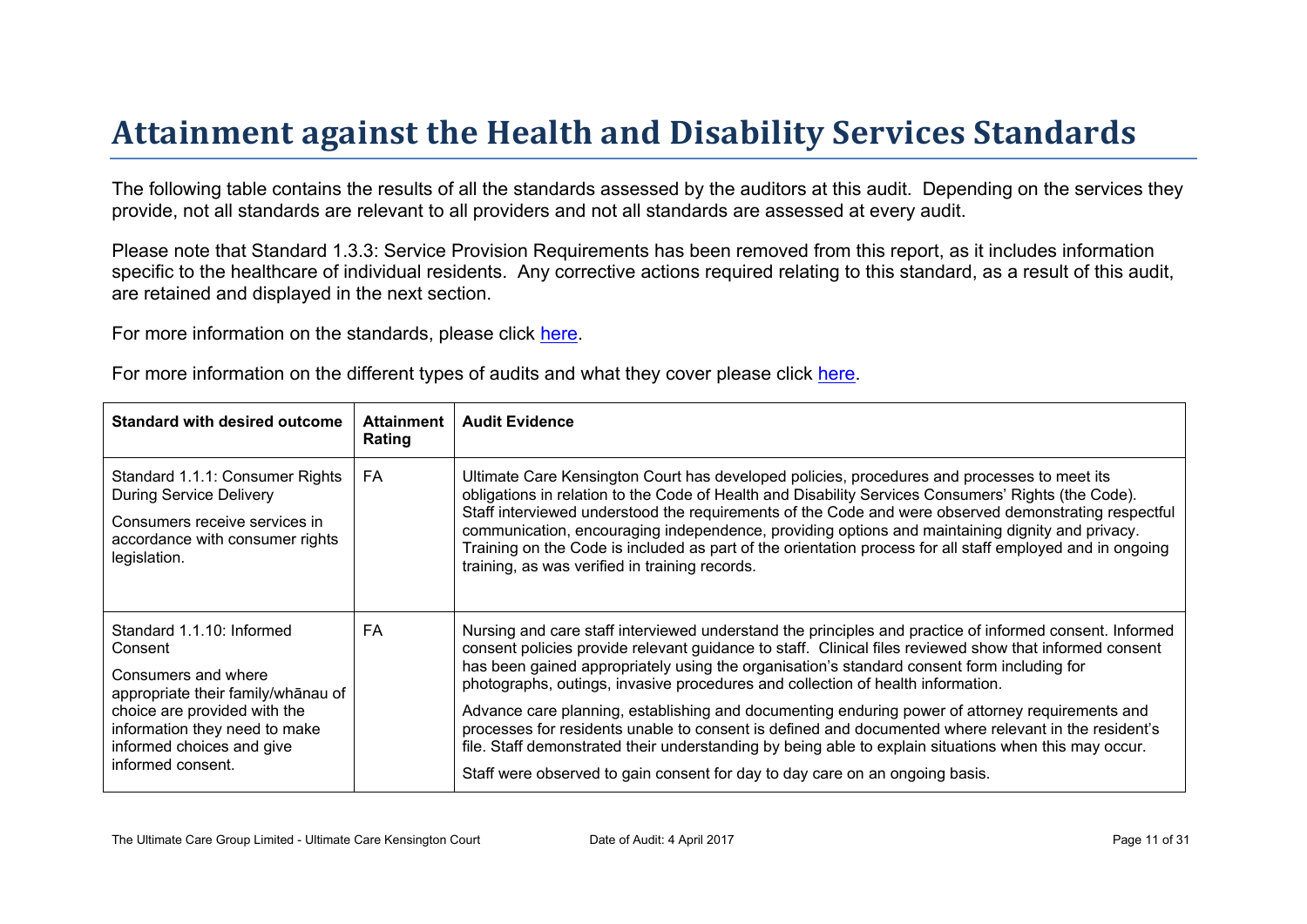| Standard 1.1.11: Advocacy And<br>Support<br>Service providers recognise and<br>facilitate the right of consumers to<br>advocacy/support persons of their<br>choice. | <b>FA</b> | During the admission process, residents are given a copy of the Code, which also includes information<br>on the Advocacy Service. Posters related to the Advocacy Service were also displayed in the facility,<br>and additional brochures were available at reception. Family members and residents spoken with were<br>aware of the Advocacy Service, how to access this and their right to have support persons.<br>Staff were aware of how to access the Advocacy Service. |
|---------------------------------------------------------------------------------------------------------------------------------------------------------------------|-----------|--------------------------------------------------------------------------------------------------------------------------------------------------------------------------------------------------------------------------------------------------------------------------------------------------------------------------------------------------------------------------------------------------------------------------------------------------------------------------------|
| Standard 1.1.12: Links With<br>Family/Whanau And Other<br><b>Community Resources</b>                                                                                | <b>FA</b> | Residents are assisted to maximise their potential for self-help and to maintain links with their family and<br>the community by attending a variety of organised outings, visits, shopping trips, activities, and<br>entertainment.                                                                                                                                                                                                                                           |
| Consumers are able to maintain<br>links with their family/whanau and<br>their community.                                                                            |           | The facility has unrestricted visiting hours and encourages visits from residents' families and friends.<br>Family members interviewed stated they felt welcome when they visited and comfortable in their<br>dealings with staff.                                                                                                                                                                                                                                             |
| Standard 1.1.13: Complaints<br>Management<br>The right of the consumer to<br>make a complaint is understood,<br>respected, and upheld.                              | FA        | The complaints policy and associated forms meet the requirements of Right 10 of the Code. The<br>information is provided to residents and families on admission and there is complaints information and<br>forms available throughout the facility.                                                                                                                                                                                                                            |
|                                                                                                                                                                     |           | The complaints register showed seven complaints have been received since the previous audit and<br>none to date for 2017. Actions taken, through to an agreed resolution, were documented and completed<br>within the timeframes specified in the Code. Action plans reviewed showed any required follow up and<br>improvements have been made where possible.                                                                                                                 |
|                                                                                                                                                                     |           | The facility manager is responsible for complaints management and follow up. Staff interviewed<br>confirmed a sound understanding of the complaint process and what actions are required.                                                                                                                                                                                                                                                                                      |
|                                                                                                                                                                     |           | The facility manager (FM) and the national quality manager reported there have been no investigations<br>by the Health and Disability Commissioner, the Ministry of Health, District Health Board (DHB), Accident<br>Compensation Corporation (ACC), Coroner or Police since the previous audit.                                                                                                                                                                               |
| Standard 1.1.2: Consumer Rights<br><b>During Service Delivery</b><br>Consumers are informed of their                                                                | FA        | Residents and family interviewed report being made aware of the Code and the Nationwide Health and<br>Disability Advocacy Service (Advocacy Service) as part of the admission information provided and<br>discussion with staff. The Code is displayed in common areas together with information on advocacy                                                                                                                                                                   |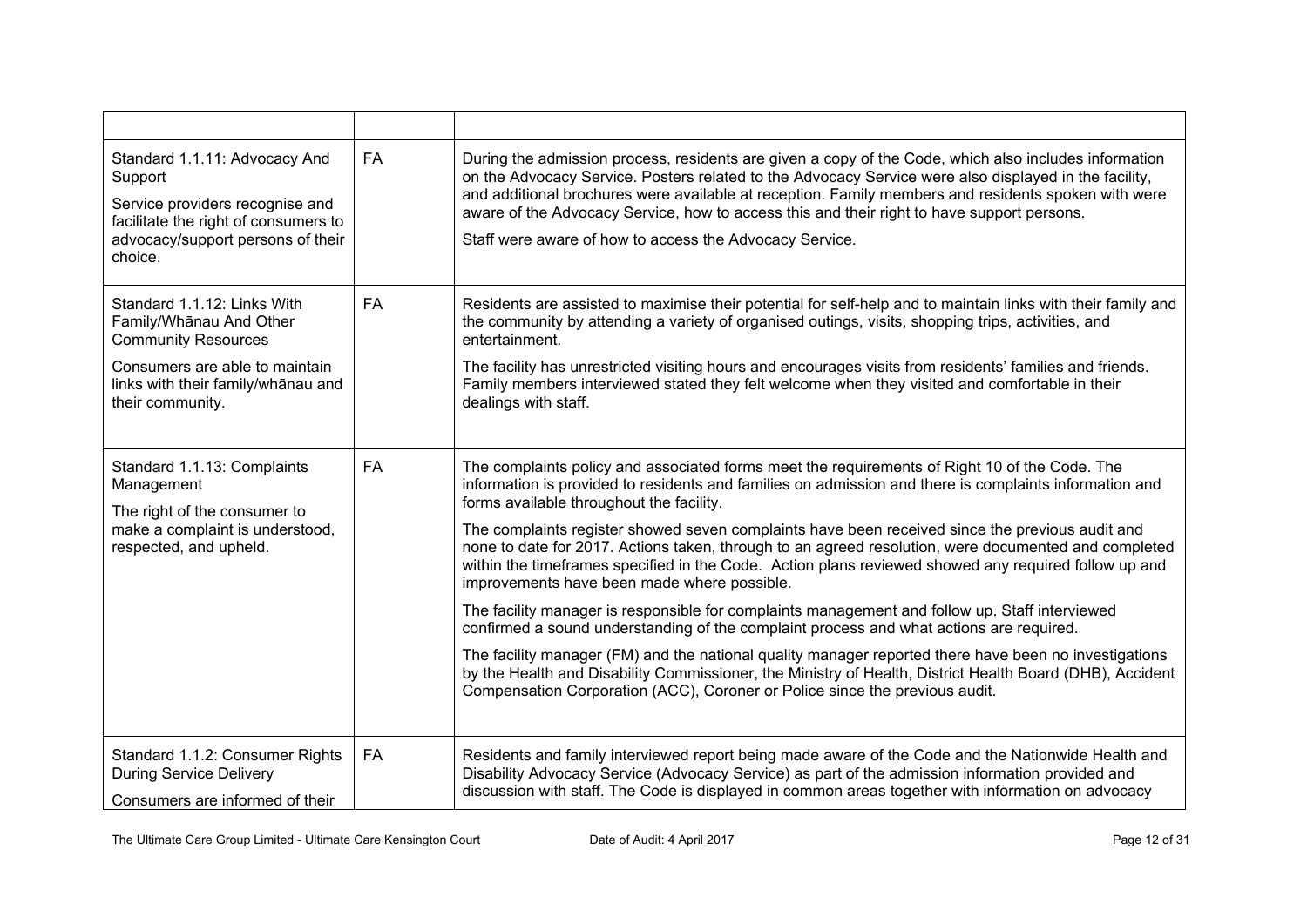| rights.                                                                                                                                                                                                                                               |           | services, how to make a complaint and feedback forms.                                                                                                                                                                                                                                                                                                                                                                                                                                                                                                                                                                                                                                                                                                                                                                                                                                                                                                                                                                                                                                                                                                                                                                                                                                              |
|-------------------------------------------------------------------------------------------------------------------------------------------------------------------------------------------------------------------------------------------------------|-----------|----------------------------------------------------------------------------------------------------------------------------------------------------------------------------------------------------------------------------------------------------------------------------------------------------------------------------------------------------------------------------------------------------------------------------------------------------------------------------------------------------------------------------------------------------------------------------------------------------------------------------------------------------------------------------------------------------------------------------------------------------------------------------------------------------------------------------------------------------------------------------------------------------------------------------------------------------------------------------------------------------------------------------------------------------------------------------------------------------------------------------------------------------------------------------------------------------------------------------------------------------------------------------------------------------|
| Standard 1.1.3: Independence,<br>Personal Privacy, Dignity, And<br>Respect<br>Consumers are treated with<br>respect and receive services in a<br>manner that has regard for their<br>dignity, privacy, and<br>independence.                           | <b>FA</b> | Residents and families confirmed that they receive services in a manner that has regard for their dignity,<br>privacy, sexuality, spirituality and choices.<br>Staff understood the need to maintain privacy and were observed doing so throughout the audit, when<br>attending to personal cares, ensuring resident information is held securely and privately, exchanging<br>verbal information and discussion with families and the GP. All residents have a private room.<br>Residents are encouraged to maintain their independence by participating in community activities,<br>regular outings to the local shops or areas of interest and participation in clubs of their choosing. Each<br>plan included documentation related to the resident's abilities, and strategies to maximise<br>independence.<br>Records reviewed confirmed that each resident's individual cultural, religious and social needs, values<br>and beliefs had been identified, documented and incorporated into their care plan.<br>Staff understood the service's policy on abuse and neglect, including what to do should there be any<br>signs. Education on abuse and neglect is part of the orientation programme for staff, and is then<br>provided on an annual basis, as confirmed by staff and training. |
| Standard 1.1.4: Recognition Of<br>Māori Values And Beliefs<br>Consumers who identify as Māori<br>have their health and disability<br>needs met in a manner that<br>respects and acknowledges their<br>individual and cultural, values and<br>beliefs. | <b>FA</b> | There are no residents in Ultimate Care Kensington Court at the time of audit who identify as Māori,<br>however interviews verify staff can support residents who identify as Māori to integrate their cultural<br>values and beliefs. The principles of the Treaty of Waitangi are incorporated into day to day practice, as<br>is the importance of whānau to Māori residents. There is a current Māori health plan developed with<br>input from cultural advisers.                                                                                                                                                                                                                                                                                                                                                                                                                                                                                                                                                                                                                                                                                                                                                                                                                              |
| Standard 1.1.6: Recognition And<br>Respect Of The Individual's<br>Culture, Values, And Beliefs<br>Consumers receive culturally safe<br>services which recognise and<br>respect their ethnic, cultural,                                                | FA        | Residents verified that they were consulted on their individual culture, values and beliefs and that staff<br>respect these. Resident's personal preferences, required interventions and special needs were included<br>in all care plans reviewed, for example, food likes and dislikes and attention to preferences around<br>activities of daily living. A resident satisfaction questionnaire includes evaluation of how well residents'<br>cultural needs are met, and this supported that individual needs are being met.                                                                                                                                                                                                                                                                                                                                                                                                                                                                                                                                                                                                                                                                                                                                                                    |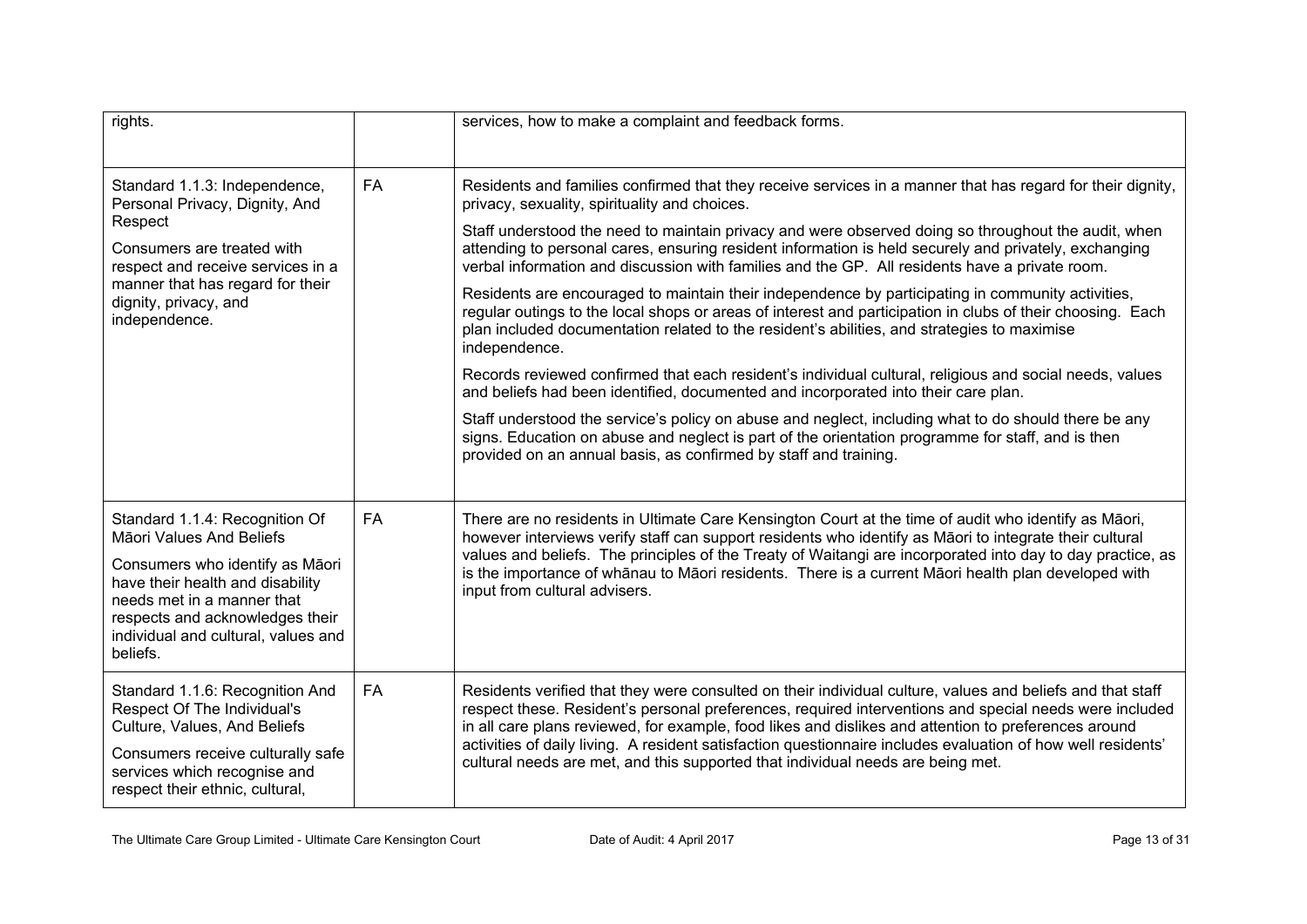| spiritual values, and beliefs.                                                                                                                         |           |                                                                                                                                                                                                                                                                                                                                                                                                                                                                                                                                                                                                                                                                                                                           |
|--------------------------------------------------------------------------------------------------------------------------------------------------------|-----------|---------------------------------------------------------------------------------------------------------------------------------------------------------------------------------------------------------------------------------------------------------------------------------------------------------------------------------------------------------------------------------------------------------------------------------------------------------------------------------------------------------------------------------------------------------------------------------------------------------------------------------------------------------------------------------------------------------------------------|
| Standard 1.1.7: Discrimination<br>Consumers are free from any<br>discrimination, coercion,<br>harassment, sexual, financial, or<br>other exploitation. | <b>FA</b> | Residents and family members interviewed stated that residents were free from any type of<br>discrimination, harassment or exploitation and felt safe. A general practitioner (GP) also expressed<br>satisfaction with the standard of services provided to residents.                                                                                                                                                                                                                                                                                                                                                                                                                                                    |
|                                                                                                                                                        |           | The induction process for staff includes education related to professional boundaries and expected<br>behaviours. All registered nurses have records of completion of the required training on professional<br>boundaries. Staff are provided with a Code of Conduct as part of their individual employment contract.<br>It is completed at commencement of employment. Ongoing education is also provided on an annual<br>basis, which was confirmed in staff training records. Staff are guided by policies and procedures and,<br>when interviewed, demonstrated a clear understanding of what would constitute inappropriate behaviour<br>and the processes they would follow should they suspect this was occurring. |
| Standard 1.1.8: Good Practice                                                                                                                          | FA        | The service encourages and promotes good practice through evidence based policies, input from<br>external specialist services and allied health professionals, for example, hospice/palliative care team,                                                                                                                                                                                                                                                                                                                                                                                                                                                                                                                 |
| Consumers receive services of an<br>appropriate standard.                                                                                              |           | diabetes nurse specialist, physiotherapist, wound care specialist, community dieticians, services for<br>older people, psychogeriatrician and mental health services for older persons, and education of staff.<br>The GP confirmed the service sought prompt and appropriate medical intervention when required and<br>were responsive to medical requests.                                                                                                                                                                                                                                                                                                                                                              |
|                                                                                                                                                        |           | Staff reported they receive management support for external education and access their own<br>professional networks, such as on line forums, to support contemporary good practice.                                                                                                                                                                                                                                                                                                                                                                                                                                                                                                                                       |
|                                                                                                                                                        |           | Other examples of good practice observed during the audit included a commitment to ongoing<br>improvement in the care provided, evidenced by an ongoing initiative aimed at a reduction in the<br>number of falls, a commitment to reducing the number of upper respiratory tract infections, staffs<br>commitment to attendance at ongoing training sessions, a creative approach to addressing skin tears<br>caused by walking frames, and an invitation for regular visits from the community mental health nurse to<br>enhance a co-operative relationship.                                                                                                                                                           |
| Standard 1.1.9: Communication                                                                                                                          | FA        | Residents and family members stated they were kept well informed about any changes to their own or<br>their relative's status, were advised in a timely manner about any incidents or accidents and outcomes                                                                                                                                                                                                                                                                                                                                                                                                                                                                                                              |
| Service providers communicate<br>effectively with consumers and<br>provide an environment<br>conducive to effective                                    |           | of regular and any urgent medical reviews. This was supported in residents' records reviewed. There<br>was also evidence of resident/family input into the care planning process. Staff understood the<br>principles of open disclosure, which is supported by policies and procedures that meet the requirements                                                                                                                                                                                                                                                                                                                                                                                                         |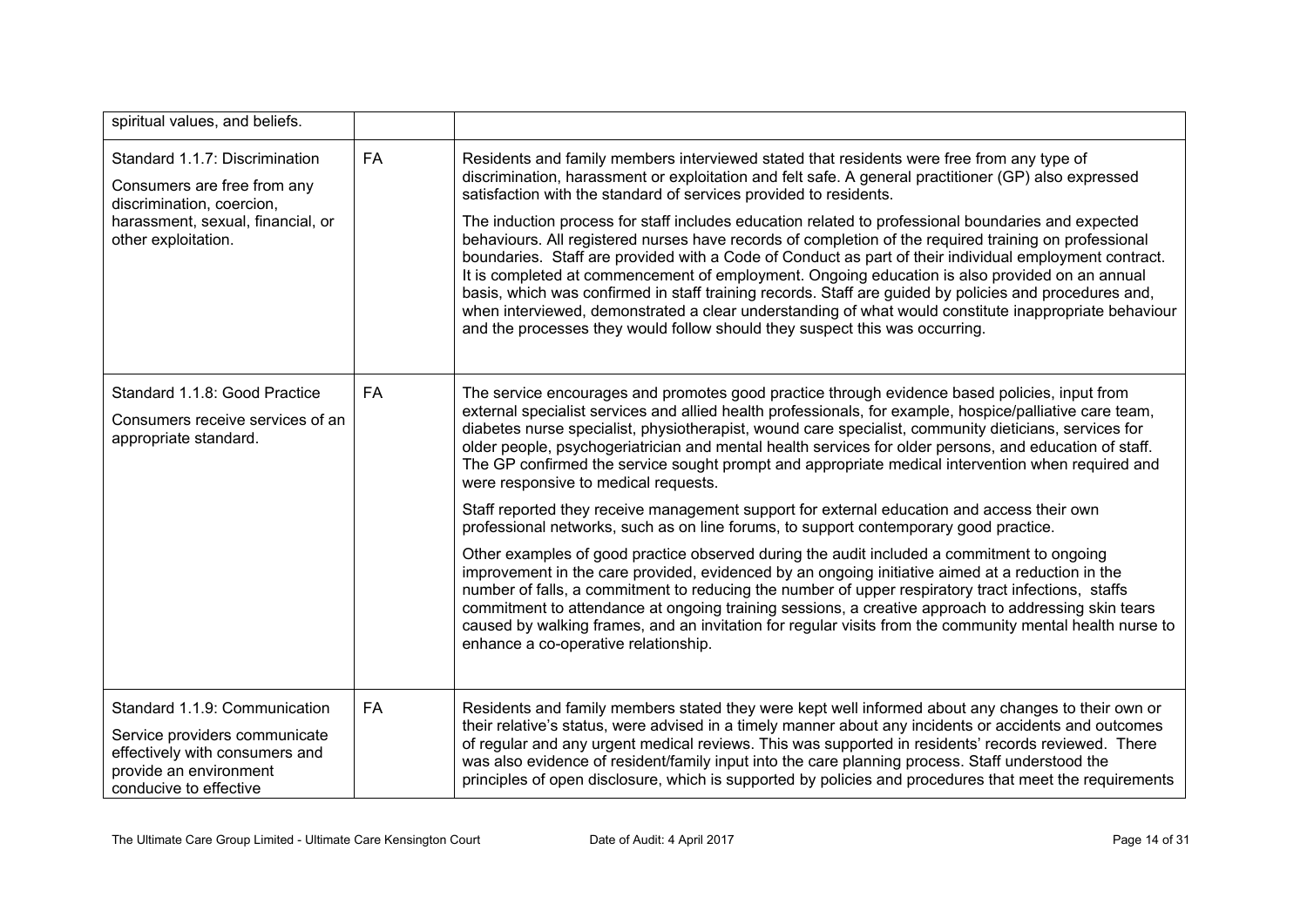| communication.                                                                                                                                                         |    | of the Code.                                                                                                                                                                                                                                                                                                                                                                                                                                                                                                                                                                                                                                                                                                                                                                                                            |
|------------------------------------------------------------------------------------------------------------------------------------------------------------------------|----|-------------------------------------------------------------------------------------------------------------------------------------------------------------------------------------------------------------------------------------------------------------------------------------------------------------------------------------------------------------------------------------------------------------------------------------------------------------------------------------------------------------------------------------------------------------------------------------------------------------------------------------------------------------------------------------------------------------------------------------------------------------------------------------------------------------------------|
|                                                                                                                                                                        |    | Residents and family members interviewed verified they were kept well informed of the building project<br>to reconfigure beds. The two residents who were required to relocate were satisfied with the process<br>and can relocate to new rooms after the build if they choose. Letters to all residents were sighted in<br>residents' notes, outlining the build process and timeframes with an opportunity for discussion with the<br>manager if desired.<br>Interpreter services can be accessed via Interpreting New Zealand when required. Staff knew how to do<br>so and brochures on the service were easily accessible. Staff reported interpreter services were rarely<br>required due to all present residents being able to speak English.                                                                   |
|                                                                                                                                                                        |    |                                                                                                                                                                                                                                                                                                                                                                                                                                                                                                                                                                                                                                                                                                                                                                                                                         |
| Standard 1.2.1: Governance<br>The governing body of the<br>organisation ensures services are<br>planned, coordinated, and<br>appropriate to the needs of<br>consumers. | FA | The Ultimate Care Group Limited (UCG) is the governing body and is responsible for the service<br>provided at Ultimate Care Kensington Court. A quality and risk management plan that includes a<br>business plan was reviewed and includes a mission and vision statement, core values, quality<br>objectives, quality indicators, quality projects, and scope of service. An organisational flowchart shows<br>the structure and reporting lines within the organisation. The service philosophy is in an understandable<br>form and is available to residents and their family / representative or other services involved in referring<br>clients to the service.                                                                                                                                                   |
|                                                                                                                                                                        |    | The Ultimate Care Group Limited has established systems in place which defined the scope, direction<br>and goals of the organisation at UCG facilities, as well as the monitoring and reporting processes<br>against these systems.                                                                                                                                                                                                                                                                                                                                                                                                                                                                                                                                                                                     |
|                                                                                                                                                                        |    | The facility manager's reports to UCG head office includes, but is not limited to, reporting on occupancy,<br>staffing and human resources management, environmental and property reports, financial reporting,<br>interRAI assessments, and general comments. Daily reporting to UCG head office is via an electronic<br>database which is also used by the CSM to input clinical indicators.                                                                                                                                                                                                                                                                                                                                                                                                                          |
|                                                                                                                                                                        |    | The facility manager (FM) has been in the position for eight months. The facility manager has a<br>background in management and has held management positions in several organisations including<br>those who represent the older person. The FM is supported by an experienced clinical services<br>manager (CSM) / registered nurse who has been in the role for two years. Prior to this appointment, the<br>CSM was employed at the local DHB and prior to that was an RN working on the floor at Ultimate Care<br>Kensington Court. The CSM is responsible for oversight of clinical care provided to residents. The<br>senior management team from UCG head office also provide support as required. The national quality<br>manager's office is in the facility and they provide support to both the FM and CSM. |
|                                                                                                                                                                        |    | Ultimate Care Kensington Court is certified to provide 87 beds for either hospital level care, rest home<br>level care and independent living. On day one of this audit there were 15 hospital residents, 24 rest                                                                                                                                                                                                                                                                                                                                                                                                                                                                                                                                                                                                       |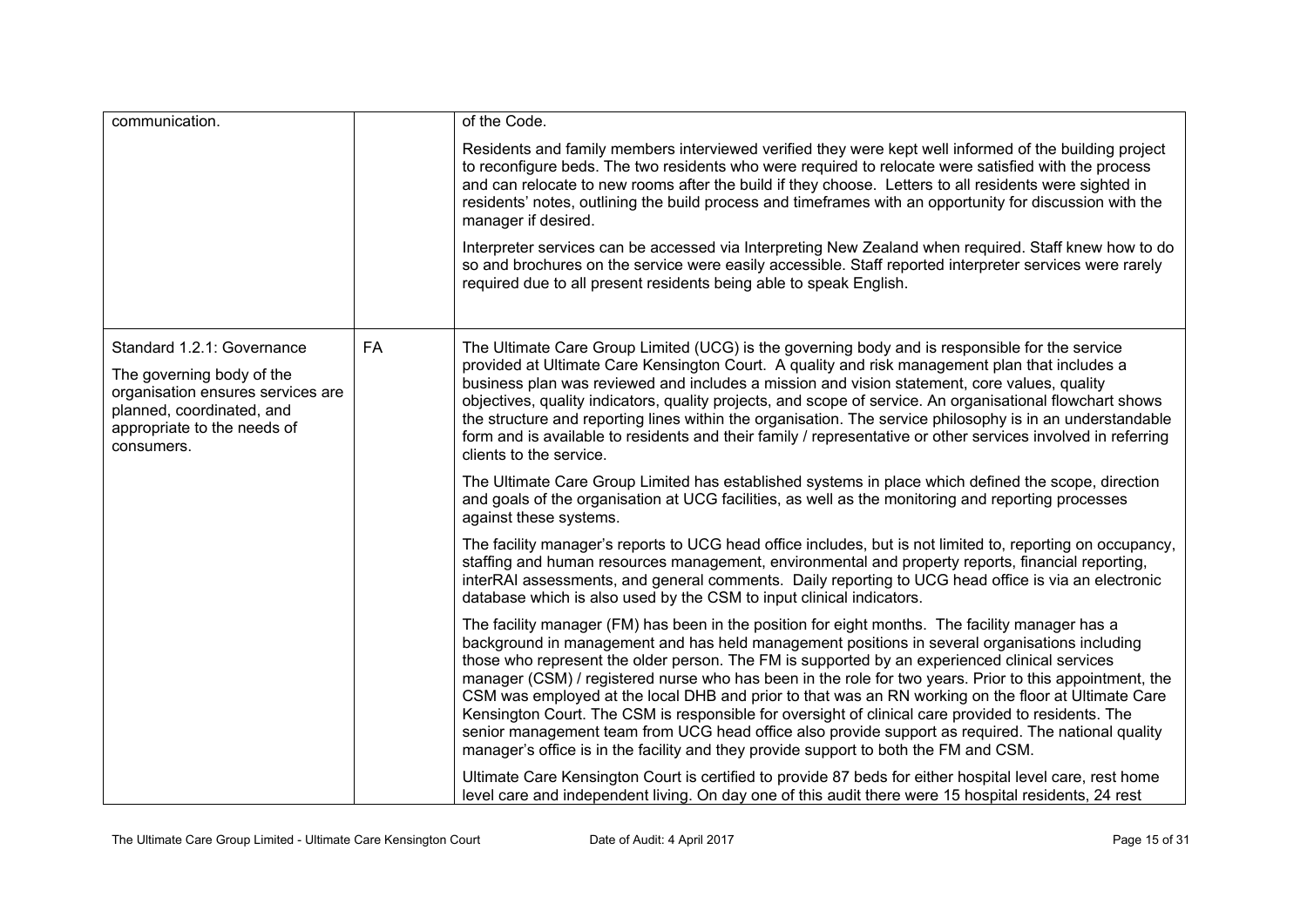|                                                                                                                                                                                                                                                                 |           | home residents and 20 independent residents residing in the apartments under an occupational rights<br>agreement (ORA). Once the reconfiguration has been completed the total number of beds will decrease<br>from 87 to 81 (23 rest home, 16 hospital, 18 dual purpose rooms including eight ORAs, and 24<br>apartments/studios that are available for either rest home level care or independent living).                                                                                                                                                                                                                                                                                                                                                                                                                                       |
|-----------------------------------------------------------------------------------------------------------------------------------------------------------------------------------------------------------------------------------------------------------------|-----------|---------------------------------------------------------------------------------------------------------------------------------------------------------------------------------------------------------------------------------------------------------------------------------------------------------------------------------------------------------------------------------------------------------------------------------------------------------------------------------------------------------------------------------------------------------------------------------------------------------------------------------------------------------------------------------------------------------------------------------------------------------------------------------------------------------------------------------------------------|
| Standard 1.2.2: Service<br>Management<br>The organisation ensures the<br>day-to-day operation of the<br>service is managed in an efficient<br>and effective manner which<br>ensures the provision of timely,<br>appropriate, and safe services to<br>consumers. | <b>FA</b> | In the absence of the facility manager, the clinical services manager deputises. When the CSM is<br>absent, a senior RN takes responsibility for clinical overview. The national quality manager who has an<br>office on site, provides support. The FM and the CSM confirmed their responsibility and authority for<br>these roles.                                                                                                                                                                                                                                                                                                                                                                                                                                                                                                              |
| Standard 1.2.3: Quality And Risk<br><b>Management Systems</b>                                                                                                                                                                                                   | FA        | A quality and risk management plan guides the quality programme and included goals and objectives.<br>An internal audit programme is in place and audits have been completed as scheduled.                                                                                                                                                                                                                                                                                                                                                                                                                                                                                                                                                                                                                                                        |
| The organisation has an<br>established, documented, and<br>maintained quality and risk<br>management system that reflects<br>continuous quality improvement<br>principles.                                                                                      |           | Clinical indicators and quality improvement data were recorded on various registers and forms. Data is<br>being collected, collated and comprehensively analysed to identify trends. Corrective actions are<br>developed and implemented to improve service delivery following completion of internal audits, surveys,<br>incident/accidents, complaints and any deficits identified at the various meetings. There was evidence of<br>monitoring to make sure corrective actions have been effective. The FM and CSM demonstrated good<br>knowledge relating to quality and risk management. Graphs are generated, including benchmarking with<br>other facilities within the group and another company that provides aged care.                                                                                                                 |
|                                                                                                                                                                                                                                                                 |           | Meeting minutes evidenced monthly quality, staff, registered nurse (RN) and health and safety.<br>Residents' meetings are held two monthly. Meeting minutes evidenced reporting of clinical indicators<br>including analysis and trends. Staff confirmed they discuss this at their meetings.                                                                                                                                                                                                                                                                                                                                                                                                                                                                                                                                                     |
|                                                                                                                                                                                                                                                                 |           | The Ultimate Care Group policies and procedures are fully implemented at Ultimate Care Kensington<br>Court. Policies and procedures are relevant to the scope and complexity of the service, reflected<br>current accepted good practice, and referenced legislative requirements. The care plan policy includes<br>interRAI requirements. Policies / procedures were available with systems in place for reviewing and<br>updating the policies and procedures regularly, including a policy for document update reviews and<br>document control policy. The Clinical Advisory Panel (CAP) from UCG meets via 'skype' two monthly<br>and is responsible for reviewing policies and procedures. Staff signing sheets demonstrated staff have<br>been updated on new/reviewed policies. Staff interviewed confirmed this. Staff also confirmed the |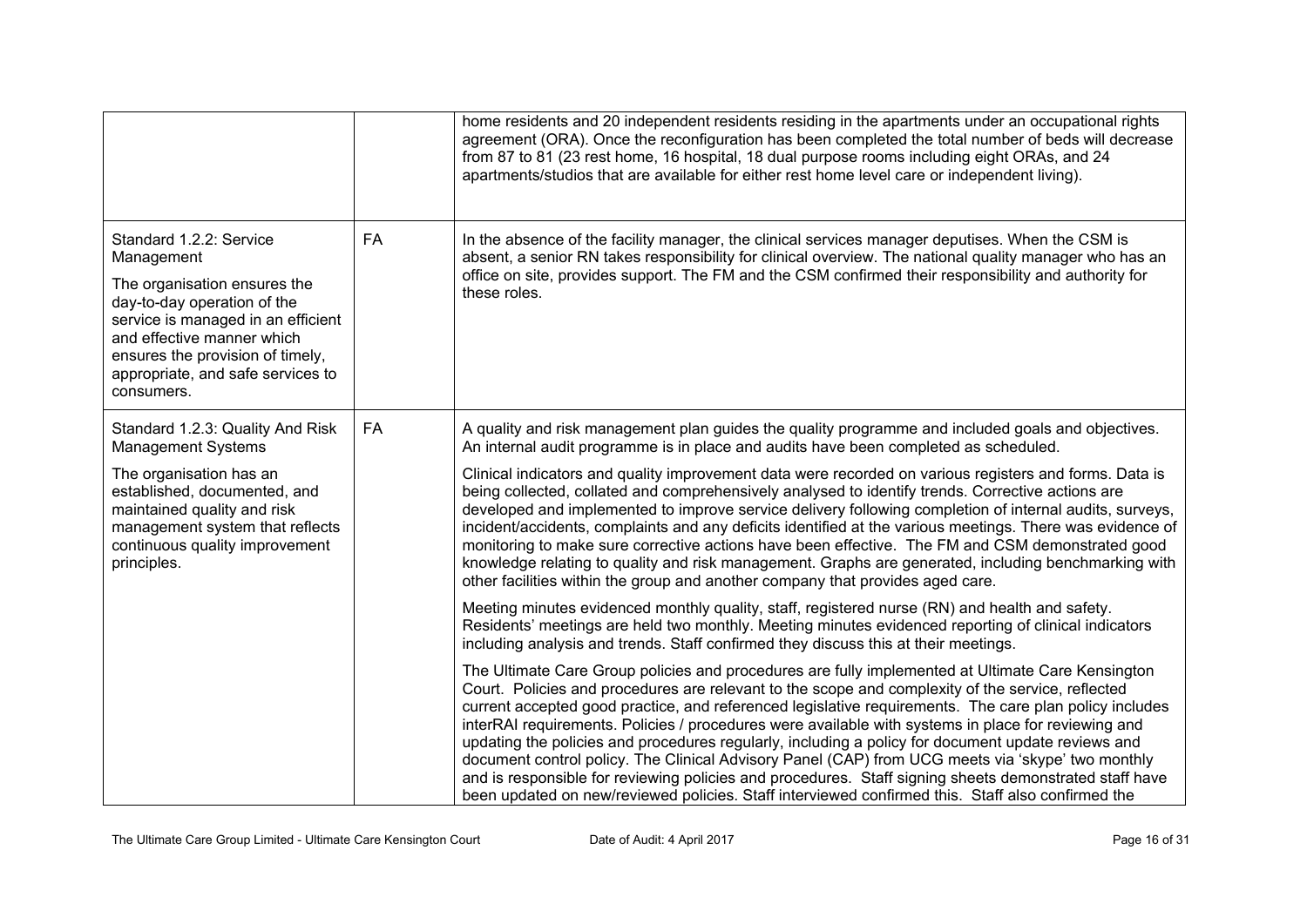|                                                                                                                                                                                                                                                                 |           | policies and procedures provided appropriate guidance for service delivery and they were advised of<br>new policies / revised policies.<br>A Health and Safety Manual is available that includes relevant policies and procedures. Actual and<br>potential risks are identified and documented in the hazard register. The hazard register identifies<br>hazards and showed the actions put in place to isolate or eliminate risks. Newly found hazards are<br>communicated to staff and residents as appropriate. The health and safety representative is responsible<br>for hazards. The health and safety representative was not available for interview. The FM demonstrated<br>a sound understanding of health and safety requirements. Staff confirmed they understood and<br>implemented documented hazard identification processes.                                                                                                                                                                                                                                                                                                                                                                                                             |
|-----------------------------------------------------------------------------------------------------------------------------------------------------------------------------------------------------------------------------------------------------------------|-----------|---------------------------------------------------------------------------------------------------------------------------------------------------------------------------------------------------------------------------------------------------------------------------------------------------------------------------------------------------------------------------------------------------------------------------------------------------------------------------------------------------------------------------------------------------------------------------------------------------------------------------------------------------------------------------------------------------------------------------------------------------------------------------------------------------------------------------------------------------------------------------------------------------------------------------------------------------------------------------------------------------------------------------------------------------------------------------------------------------------------------------------------------------------------------------------------------------------------------------------------------------------|
| Standard 1.2.4: Adverse Event<br>Reporting<br>All adverse, unplanned, or<br>untoward events are<br>systematically recorded by the<br>service and reported to affected<br>consumers and where<br>appropriate their family/whānau of<br>choice in an open manner. | <b>FA</b> | Staff are documenting adverse, unplanned or untoward events on an accident/incident form. These are<br>collated by the clinical services manager. The original is kept in the residents' files. Documentation<br>reviewed and interviews of staff indicated appropriate management of adverse events.<br>There is an open disclosure policy. Residents' files evidenced communication with families following<br>adverse events involving the resident, or any change in the resident's condition. Families confirmed<br>they are advised in a timely manner following any adverse event or change in their relative's condition.<br>The 2016 satisfaction survey supported this.<br>Staff stated they are made aware of their essential notification responsibilities through job descriptions,<br>policies and procedures, and professional codes of conduct. Review of staff files confirmed this. Policy<br>and procedures comply with essential notification reporting. The FM and national quality manager<br>advised there have been no essential notifications (Section 31) made to the Ministry of Health since the<br>previous audit. The national quality manager reported HealthCERT has been advised of the change of<br>facility manager. |
| Standard 1.2.7: Human Resource<br>Management<br>Human resource management<br>processes are conducted in<br>accordance with good<br>employment practice and meet<br>the requirements of legislation.                                                             | FA        | Policies and procedures relating to human resources management are in place. Staff files are managed<br>well and include job descriptions which outline accountability, responsibilities and authority, employment<br>agreements, references, completed orientation, competency assessments, education records and<br>police vetting.<br>The education programme is the responsibility of a senior RN who has a keen interest in education.<br>There was good evidence of in-service education provided for staff and documentation showed this is<br>provided several ways including online learning in groups and other sessions both internally and<br>externally. The RN / educator reported there is very good attendance at education sessions. Individual<br>records of education including competencies are held on staff files. Attendance records are maintained                                                                                                                                                                                                                                                                                                                                                                              |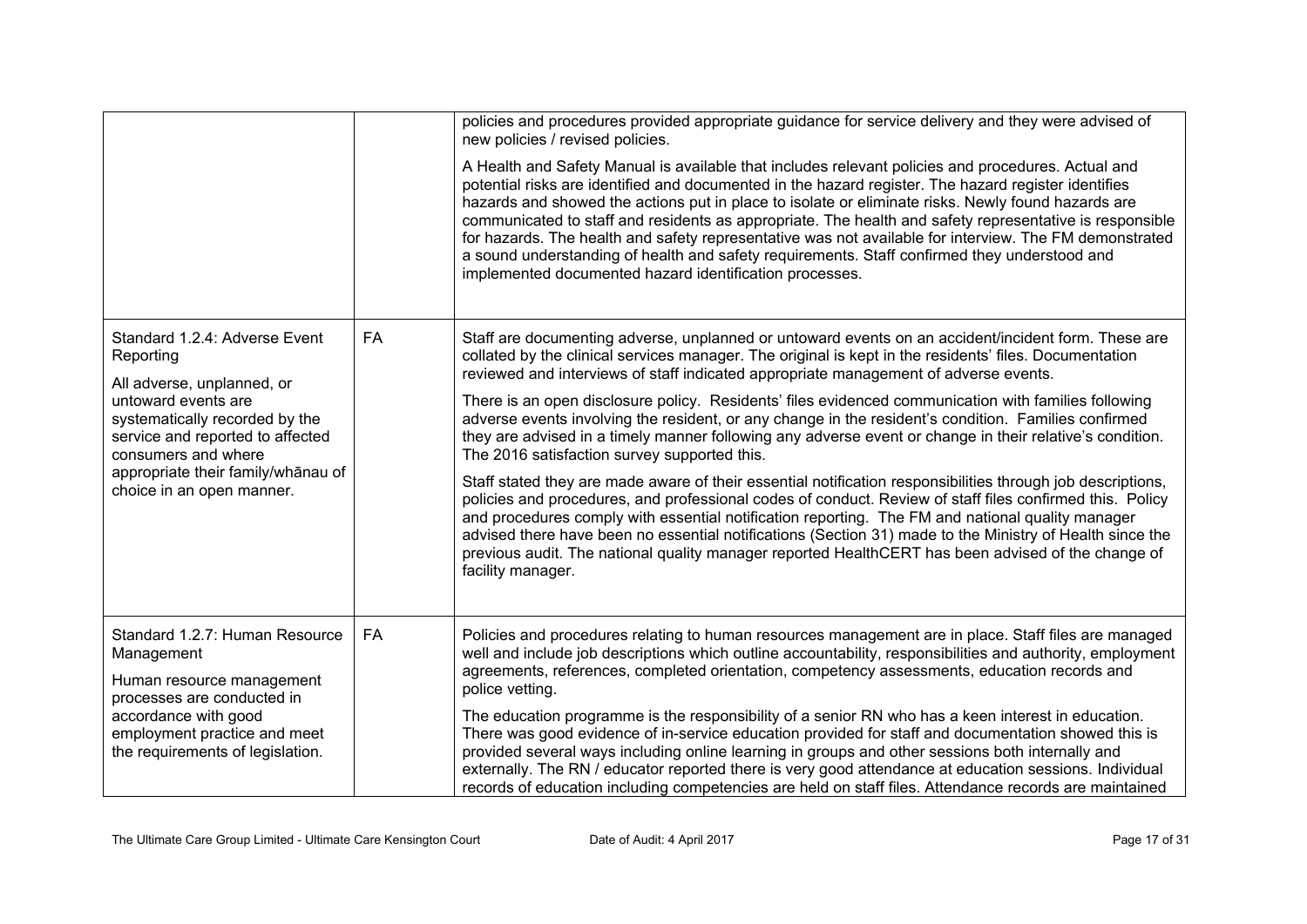|                                                                                                                                                                                               |    | and evidenced attendance at the sessions is high. Five RNs are interRAI trained and have current<br>competencies.                                                                                                                                                                                                                                                                                                                                                                                                                                                                                                                                                                                                                                                                                                                                                                                                                                                                                                                                                                                                                      |
|-----------------------------------------------------------------------------------------------------------------------------------------------------------------------------------------------|----|----------------------------------------------------------------------------------------------------------------------------------------------------------------------------------------------------------------------------------------------------------------------------------------------------------------------------------------------------------------------------------------------------------------------------------------------------------------------------------------------------------------------------------------------------------------------------------------------------------------------------------------------------------------------------------------------------------------------------------------------------------------------------------------------------------------------------------------------------------------------------------------------------------------------------------------------------------------------------------------------------------------------------------------------------------------------------------------------------------------------------------------|
|                                                                                                                                                                                               |    | The RN / educator advised a New Zealand Qualification Authority education programme is available for<br>staff to complete. The diversional therapist is the facility's assessor.                                                                                                                                                                                                                                                                                                                                                                                                                                                                                                                                                                                                                                                                                                                                                                                                                                                                                                                                                       |
|                                                                                                                                                                                               |    | An orientation/induction programme is available and all new staff are required to complete this prior to<br>their commencement of care to residents. The entire orientation process, including completion of<br>competencies, takes up to three months to complete and staff performance is reviewed at the end of<br>this period and annually thereafter. Orientation for staff covers the essential components of the service<br>provided.                                                                                                                                                                                                                                                                                                                                                                                                                                                                                                                                                                                                                                                                                           |
|                                                                                                                                                                                               |    | Staff performance appraisals were current. Annual practising certificates were current for all staff and<br>contractors who require them to practice.                                                                                                                                                                                                                                                                                                                                                                                                                                                                                                                                                                                                                                                                                                                                                                                                                                                                                                                                                                                  |
|                                                                                                                                                                                               |    | Staff confirmed they have completed an orientation, including competency assessments. Staff also<br>confirmed their attendance at on-going in-service education and the currency of their performance<br>appraisals.                                                                                                                                                                                                                                                                                                                                                                                                                                                                                                                                                                                                                                                                                                                                                                                                                                                                                                                   |
| Standard 1.2.8: Service Provider<br>Availability<br>Consumers receive timely,<br>appropriate, and safe service<br>from suitably qualified/skilled<br>and/or experienced service<br>providers. | FA | There is a documented rationale for determining staffing levels and skill mixes to provide safe service<br>delivery. An electronic system is used that is based on best practice. The FM and CSM reported they<br>review the rosters weekly and consider dependency levels of residents and the physical environment.<br>The minimum number of staff is provided during the night shift and consists of one RN and two<br>caregivers. There are two RNs rostered on the morning and afternoon shifts, plus the clinical services<br>manager who works 8am to 4.30pm Monday to Friday inclusive. Staff rostered on provide care for<br>residents under ORAs. The rooms are situated within a wing of Ultimate Care Kensington Court. The<br>FM and CSM are on-call after hours. Care staff interviewed reported there were adequate staff<br>available and that they can get through the work allocated to them. Residents and families interviewed<br>reported the number of staff on duty is adequate to provide them or their relative with safe care.<br>Observations during this audit confirmed adequate staff cover is provided. |
| Standard 1.2.9: Consumer<br>Information Management<br>Systems<br>Consumer information is uniquely<br>identifiable, accurately recorded,<br>current, confidential, and                         | FA | The resident's name, date of birth and National Health Index (NHI) number are used on labels as the<br>unique identifier on all residents' information sighted. All necessary demographic, personal, clinical and<br>health information was fully completed in the residents' files sampled for review. Clinical notes were<br>current and integrated with GP and allied health service provider notes. Records were legible with the<br>name and designation of the person making the entry identifiable.                                                                                                                                                                                                                                                                                                                                                                                                                                                                                                                                                                                                                             |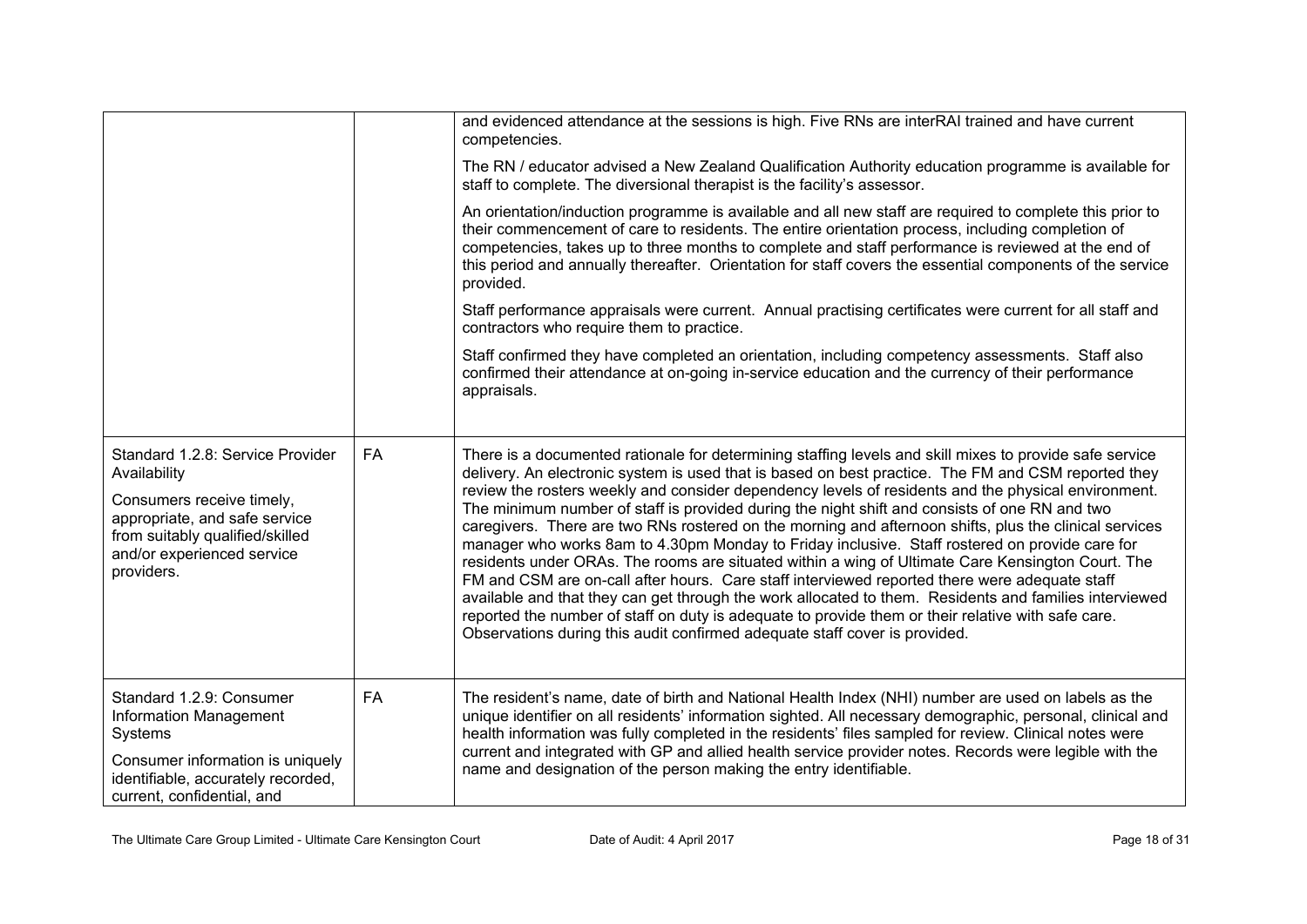| accessible when required.                                                                                                                                                                                  |           | Archived records are held securely on site and are readily retrievable using a cataloguing system.                                                                                                                                                                                                                                                                                                                                                                                                                                                                                                                                                                                                                                                                                                                                                                    |
|------------------------------------------------------------------------------------------------------------------------------------------------------------------------------------------------------------|-----------|-----------------------------------------------------------------------------------------------------------------------------------------------------------------------------------------------------------------------------------------------------------------------------------------------------------------------------------------------------------------------------------------------------------------------------------------------------------------------------------------------------------------------------------------------------------------------------------------------------------------------------------------------------------------------------------------------------------------------------------------------------------------------------------------------------------------------------------------------------------------------|
|                                                                                                                                                                                                            |           | Residents' files are held for the required period before being destroyed. No personal or private resident<br>information was on public display during the audit.                                                                                                                                                                                                                                                                                                                                                                                                                                                                                                                                                                                                                                                                                                      |
| Standard 1.3.1: Entry To Services<br>Consumers' entry into services is<br>facilitated in a competent,<br>equitable, timely, and respectful<br>manner, when their need for<br>services has been identified. | FA        | Residents enter the service when their required level of care has been assessed and confirmed by the<br>local Needs Assessment and Service Coordination (NASC) Service. Prospective residents and/or their<br>families are encouraged to visit the facility prior to admission and meet with the facility manager (FM) or<br>the clinical services manager (CSM). They are also provided with written information about the service<br>and the admission process.<br>Family members interviewed stated they were satisfied with the admission process and the information<br>that had been made available to them on admission. Files reviewed contained completed demographic<br>detail, assessments and signed admission agreements in accordance with contractual requirements.                                                                                    |
| Standard 1.3.10: Transition, Exit,<br>Discharge, Or Transfer<br>Consumers experience a planned<br>and coordinated transition, exit,<br>discharge, or transfer from<br>services.                            | <b>FA</b> | Exit, discharge or transfer is managed in a planned and co-ordinated manner, with an escort as<br>appropriate. The service uses the Nelson District Health Board's (NDHB) 'yellow envelope' system to<br>facilitate transfer of residents to and from acute care services. There is open communication between all<br>services, the resident and the family. At the time of transition between services, appropriate<br>information, including medication records and the care plan is provided for the ongoing management of<br>the resident. All referrals are documented in the progress notes. An example reviewed of a patient<br>recently transferred to the local acute care facility showed transfer was managed in a planned and co-<br>ordinated manner. Family of the resident reported being kept well informed during the transfer of their<br>relative. |
| Standard 1.3.12: Medicine<br>Management                                                                                                                                                                    | FA        | The medication management policy is current and identifies all aspects of medicine management in line<br>with the Medicines Care Guide for Residential Aged Care.                                                                                                                                                                                                                                                                                                                                                                                                                                                                                                                                                                                                                                                                                                     |
| Consumers receive medicines in<br>a safe and timely manner that<br>complies with current legislative<br>requirements and safe practice                                                                     |           | A safe system for medicine management using an electronic system was observed on the day of audit.<br>The staff observed demonstrated good knowledge and had a clear understanding of their roles and<br>responsibilities related to each stage of medicine management. All staff who administer medicines are<br>competent to perform the function they manage.                                                                                                                                                                                                                                                                                                                                                                                                                                                                                                      |
| guidelines.                                                                                                                                                                                                |           | Medications are supplied to the facility in a pre-packaged format from a contracted pharmacy. These<br>medications are checked by a RN against the prescription. All medications sighted were within current                                                                                                                                                                                                                                                                                                                                                                                                                                                                                                                                                                                                                                                          |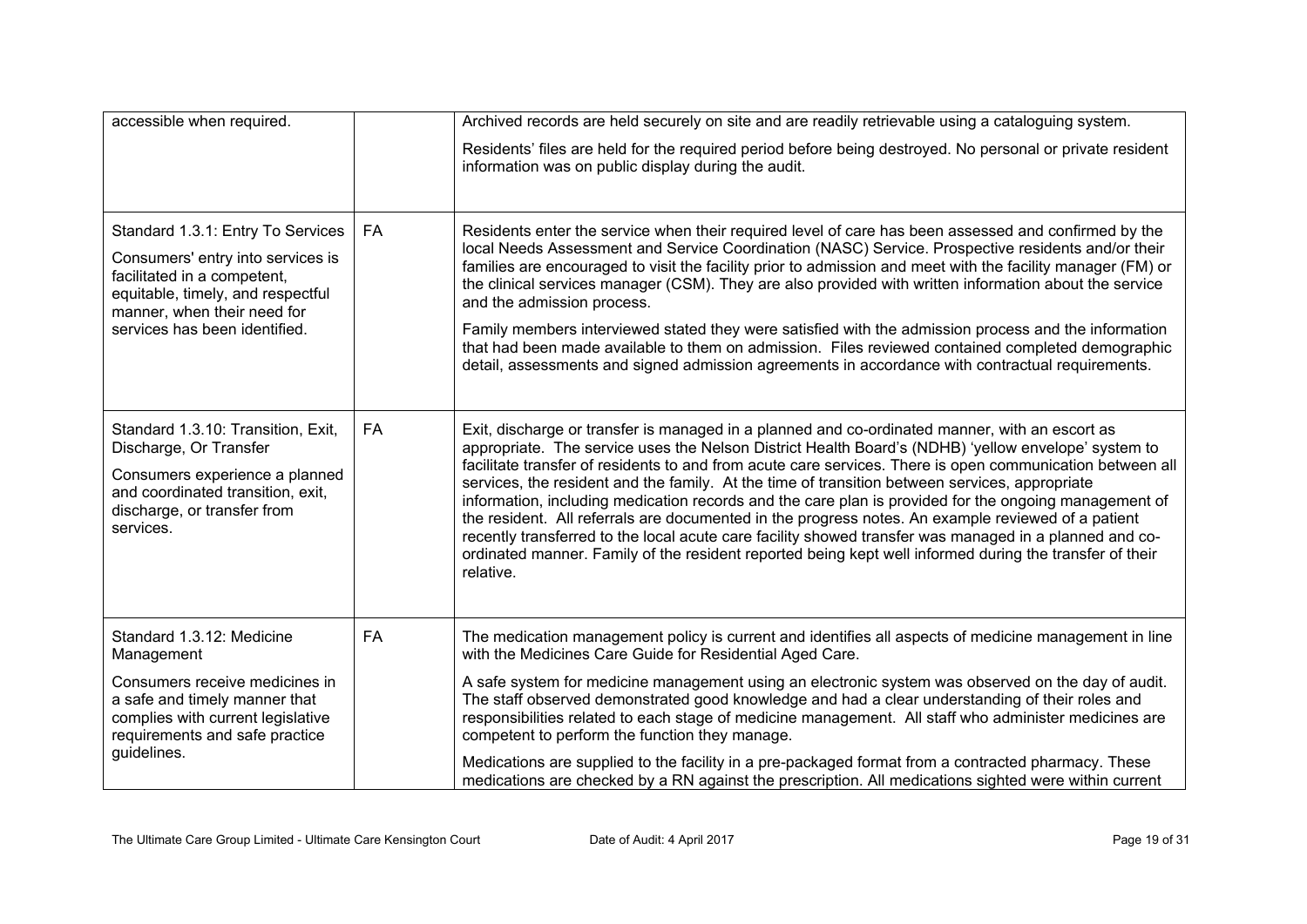|                                                                                                                                                                                                      |    | use by dates. Clinical pharmacist input is provided on request.                                                                                                                                                                                                                                                                                                                                                                                                                                 |
|------------------------------------------------------------------------------------------------------------------------------------------------------------------------------------------------------|----|-------------------------------------------------------------------------------------------------------------------------------------------------------------------------------------------------------------------------------------------------------------------------------------------------------------------------------------------------------------------------------------------------------------------------------------------------------------------------------------------------|
|                                                                                                                                                                                                      |    | Controlled drugs are stored securely in accordance with requirements. Controlled drugs are checked by<br>two staff for accuracy in administration. The controlled drug register provided evidence of weekly and<br>six monthly stock checks and accurate entries.                                                                                                                                                                                                                               |
|                                                                                                                                                                                                      |    | The records of temperatures for the medicine fridge and the medication room reviewed were within the<br>recommended range.                                                                                                                                                                                                                                                                                                                                                                      |
|                                                                                                                                                                                                      |    | Good prescribing practices noted include the prescriber's signature and date recorded on the<br>commencement and discontinuation of medicines and all requirements for pro re nata (PRN) medicines<br>met. The required three monthly GP review is consistently recorded on the electronic medicine chart.                                                                                                                                                                                      |
|                                                                                                                                                                                                      |    | There were two residents who self-administer medications at the time of audit. Appropriate processes<br>are in place to ensure this is managed in a safe manner.                                                                                                                                                                                                                                                                                                                                |
|                                                                                                                                                                                                      |    | Medication errors are reported to the RN and CSM and recorded on an accident/incident form. The<br>resident and/or the designated representative are advised. There is a process for comprehensive<br>analysis of any medication errors, and compliance with this process was verified.                                                                                                                                                                                                         |
|                                                                                                                                                                                                      |    | Standing orders are not used.                                                                                                                                                                                                                                                                                                                                                                                                                                                                   |
|                                                                                                                                                                                                      |    |                                                                                                                                                                                                                                                                                                                                                                                                                                                                                                 |
| Standard 1.3.13: Nutrition, Safe<br>Food, And Fluid Management<br>A consumer's individual food,<br>fluids and nutritional needs are<br>met where this service is a<br>component of service delivery. | FA | The food service is provided on site by and is in line with recognised nutritional guidelines for older<br>people. The menu follows summer and winter patterns and has been reviewed by a qualified dietitian<br>within the last two years. Recommendations made at that time have been implemented.                                                                                                                                                                                            |
|                                                                                                                                                                                                      |    | All aspects of food procurement, production, preparation, storage, transportation, delivery and disposal<br>comply with current legislation and guidelines. Food temperatures, including for high risk items, are<br>monitored appropriately and recorded as part of the plan. The cook has undertaken a safe food<br>handling qualification, with kitchen assistants completing relevant food handling training.                                                                               |
|                                                                                                                                                                                                      |    | A nutritional assessment is undertaken for each resident on admission to the facility and a dietary profile<br>developed. The personal food preferences, any special diets and modified texture requirements are<br>made known to kitchen staff and accommodated in the daily meal plan. Special equipment, to meet<br>resident's nutritional needs, is available.                                                                                                                              |
|                                                                                                                                                                                                      |    | Evidence of resident satisfaction with meals is verified by resident and family interviews, satisfaction<br>surveys and resident meeting minutes. Any areas of dissatisfaction were promptly responded to.<br>Residents were seen to be given time to eat their meal in an unhurried fashion and those requiring<br>assistance had this provided. There are sufficient staff on duty in the dining rooms at meal times to<br>ensure appropriate assistance is available to residents as needed. |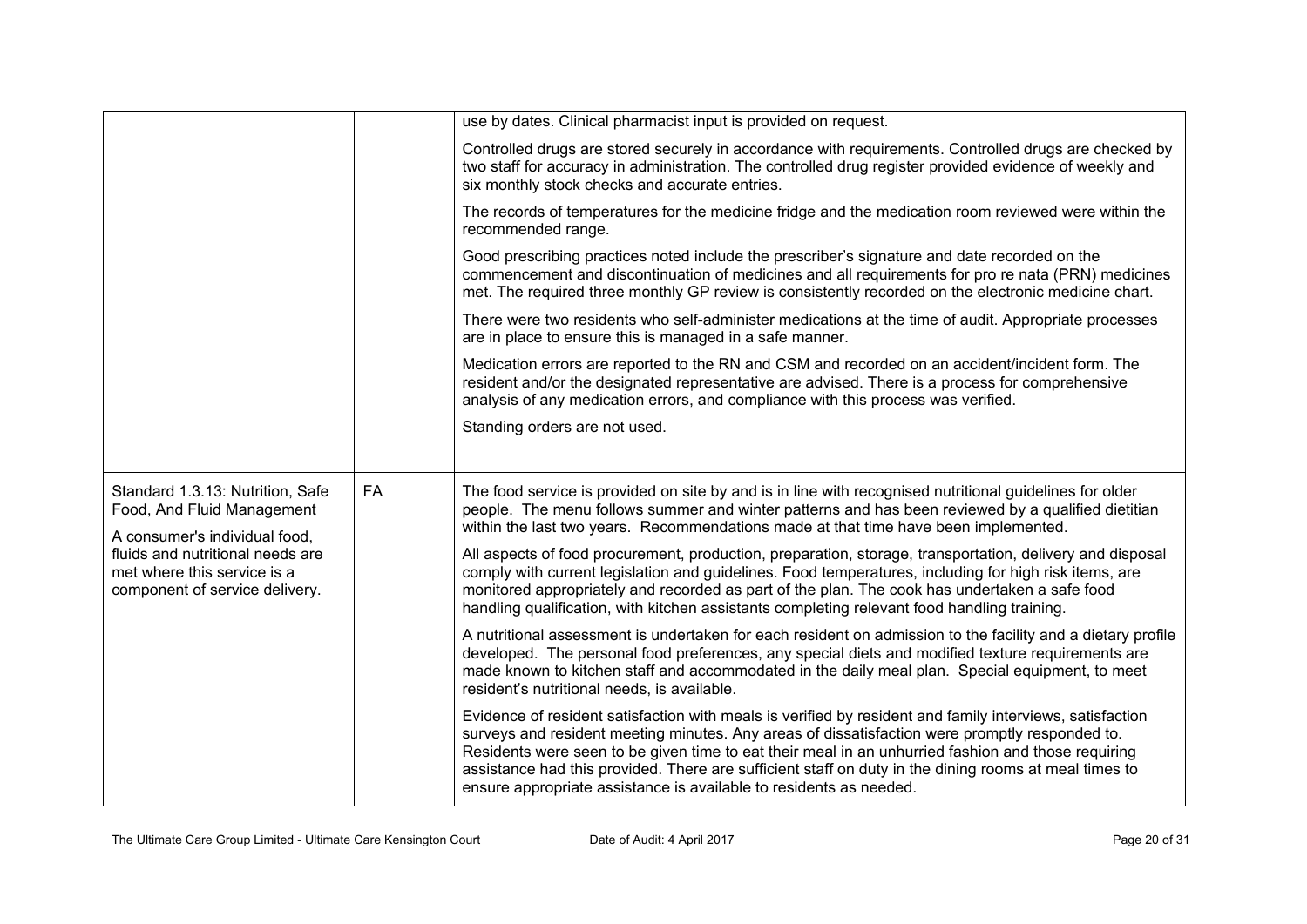| Standard 1.3.2: Declining<br>Referral/Entry To Services<br>Where referral/entry to the<br>service is declined, the immediate<br>risk to the consumer and/or their<br>family/whanau is managed by the<br>organisation, where appropriate. | <b>FA</b> | If a referral is received, but the prospective resident does not meet the entry criteria or there is currently<br>no vacancy, the local NASC is advised to ensure the prospective resident and family are supported to<br>find an appropriate care alternative. If the needs of a resident change and they are no longer suitable for<br>the services offered, a referral for reassessment to the NASC is made and a new placement found, in<br>consultation with the resident and whānau/family. Examples of this occurring were discussed with the<br>CSM. There is a clause in the access agreement related to when a resident's placement can be<br>terminated.         |
|------------------------------------------------------------------------------------------------------------------------------------------------------------------------------------------------------------------------------------------|-----------|-----------------------------------------------------------------------------------------------------------------------------------------------------------------------------------------------------------------------------------------------------------------------------------------------------------------------------------------------------------------------------------------------------------------------------------------------------------------------------------------------------------------------------------------------------------------------------------------------------------------------------------------------------------------------------|
| Standard 1.3.4: Assessment<br>Consumers' needs, support<br>requirements, and preferences<br>are gathered and recorded in a<br>timely manner.                                                                                             | <b>FA</b> | Information is documented using validated nursing assessment tools such as pain scale, falls risk, skin<br>integrity, nutritional screening and depression scale to identify any deficits and to inform care planning.<br>The sample of care plans reviewed had an integrated range of resident-related information. All<br>residents have current interRAI assessments completed by one of five trained interRAI assessors on<br>site.                                                                                                                                                                                                                                     |
| Standard 1.3.5: Planning<br>Consumers' service delivery<br>plans are consumer focused,<br>integrated, and promote<br>continuity of service delivery.                                                                                     | FA        | Plans reviewed reflected the support needs of residents, and the outcomes of the integrated<br>assessment process and other relevant clinical information. In particular, the needs identified by the<br>interRAI assessments are reflected in the care plans reviewed.<br>Care plans evidenced service integration with progress notes, activities notes, medical and allied health<br>professional's notations clearly written, informative and relevant. Any change in care required was<br>documented and verbally passed on to relevant staff. Residents and families reported participation in<br>the development and ongoing evaluation of care plans.               |
| Standard 1.3.6: Service<br>Delivery/Interventions<br>Consumers receive adequate and<br>appropriate services in order to<br>meet their assessed needs and<br>desired outcomes.                                                            | <b>FA</b> | Documentation, observations and interviews verified the provision of care provided to residents was<br>consistent with their needs, goals and the plan of care. The attention to meeting a diverse range of<br>resident's individualised needs was evident in all areas of service provision. The GP interviewed,<br>verified that medical input is sought in a timely manner, that medical orders are followed, and care is of<br>a high standard. Care staff confirmed that care was provided as outlined in the documentation. A range<br>of equipment and resources was available, suited to the level of care provided and in accordance with<br>the residents' needs. |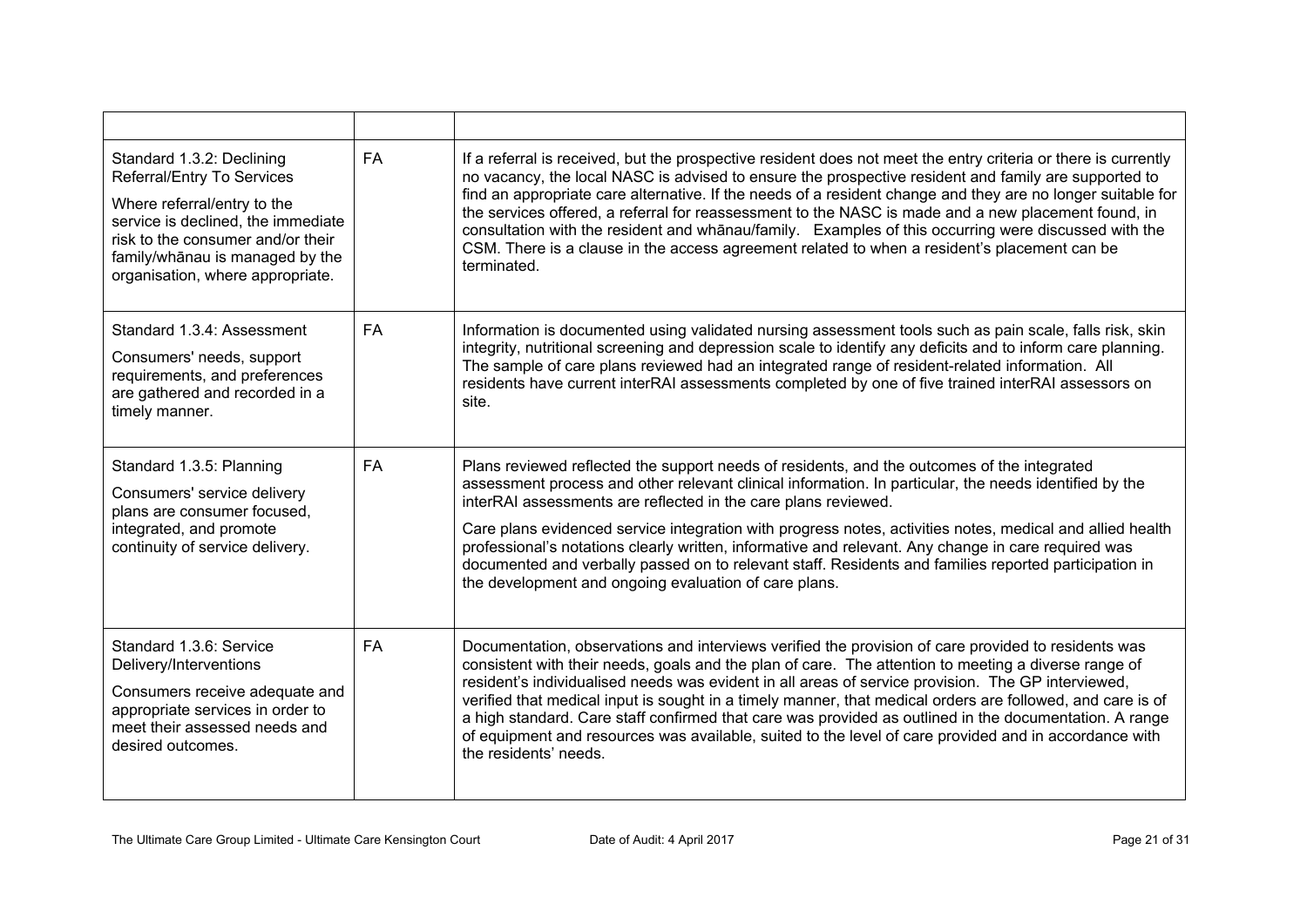| Standard 1.3.7: Planned Activities<br>Where specified as part of the<br>service delivery plan for a<br>consumer, activity requirements<br>are appropriate to their needs,<br>age, culture, and the setting of<br>the service.                  | FA        | The activities programme is provided by three trained diversional therapists each holding the national<br>Certificate in Diversional Therapy.<br>A social assessment and history is undertaken on admission to ascertain residents' needs, interests,<br>abilities and social requirements. Activities assessments are regularly reviewed to help formulate an<br>activities programme that is meaningful to the residents. The resident's activity needs are evaluated<br>regularly and as part of the formal three/six monthly care plan review.<br>The planned monthly activities programme sighted matches the skills, likes, dislikes and interests                                                                                                                                                                                                                                                                |
|------------------------------------------------------------------------------------------------------------------------------------------------------------------------------------------------------------------------------------------------|-----------|-------------------------------------------------------------------------------------------------------------------------------------------------------------------------------------------------------------------------------------------------------------------------------------------------------------------------------------------------------------------------------------------------------------------------------------------------------------------------------------------------------------------------------------------------------------------------------------------------------------------------------------------------------------------------------------------------------------------------------------------------------------------------------------------------------------------------------------------------------------------------------------------------------------------------|
|                                                                                                                                                                                                                                                |           | identified in assessment data. Activities reflected residents' goals, ordinary patterns of life and include<br>normal community activities. Individual, group activities and regular events are offered. Examples<br>included 'move and groove', a resident initiated budgie breeding programme, visiting entertainers, quiz<br>sessions and daily news updates. The activities programme is discussed at the minuted residents'<br>meetings and indicated residents' input is sought and responded to. Resident and family satisfaction<br>surveys demonstrated satisfaction and that information is used to improve the range of activities offered.<br>Residents interviewed confirmed they find the programme meets their needs.                                                                                                                                                                                    |
| Standard 1.3.8: Evaluation<br>Consumers' service delivery<br>plans are evaluated in a<br>comprehensive and timely<br>manner.                                                                                                                   | <b>FA</b> | Resident care is evaluated on each shift and reported in the progress notes. If any change is noted, it is<br>reported to the RN.<br>Formal care plan evaluations, occur every three or six months in conjunction with the six-monthly<br>interRAI reassessment or as residents' needs change. Evaluations are documented by the RN. Where<br>progress is different from expected, the service responds by initiating changes to the plan of care.<br>Examples of short term care plans were consistently reviewed for infections, pain, weight loss and<br>progress evaluated as clinically indicated and according to the degree of risk noted during the<br>assessment process. Other plans, such as wound management plans were evaluated each time the<br>dressing was changed. Residents and families/whānau interviewed provided examples of involvement<br>in evaluation of progress and any resulting changes. |
| Standard 1.3.9: Referral To Other<br><b>Health And Disability Services</b><br>(Internal And External)<br>Consumer support for access or<br>referral to other health and/or<br>disability service providers is<br>appropriately facilitated, or | <b>FA</b> | Residents are supported to access or seek referral to other health and/or disability service providers.<br>Although the service has a main medical provider, residents may choose to use another medical<br>practitioner. If the need for other non-urgent services are indicated or requested, the GP or RN sends a<br>referral to seek specialist input. Copies of referrals were sighted in residents' files, including to older<br>persons' mental health services. Referrals are followed up on a regular basis by the RN or the GP. The<br>resident and the family are kept informed of the referral process, as verified by documentation and<br>interviews. Any acute/urgent referrals are attended to immediately, such as sending the resident to                                                                                                                                                             |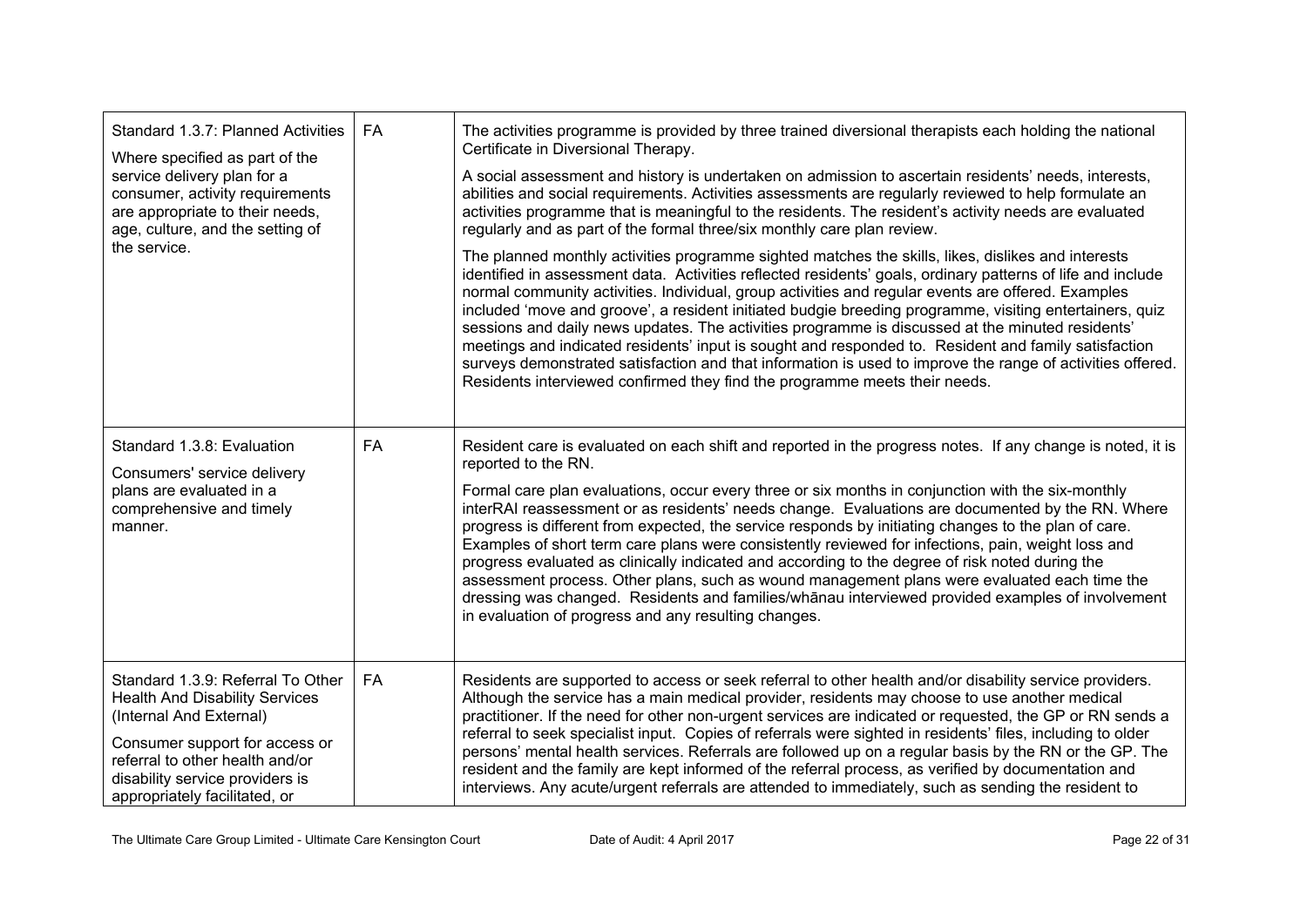| provided to meet consumer<br>choice/needs.                                                                                                                                                                                                                                     |           | accident and emergency in an ambulance if the circumstances dictate.                                                                                                                                                                                                                                                                                                                                                                                                                                                                                                                                                                                                                                                                                                                                                                                                                                                                                                                                                                                                                                                                                                                                                                                                                                                                                                                                                                                                                                                                                                                                                                                                                                                                      |
|--------------------------------------------------------------------------------------------------------------------------------------------------------------------------------------------------------------------------------------------------------------------------------|-----------|-------------------------------------------------------------------------------------------------------------------------------------------------------------------------------------------------------------------------------------------------------------------------------------------------------------------------------------------------------------------------------------------------------------------------------------------------------------------------------------------------------------------------------------------------------------------------------------------------------------------------------------------------------------------------------------------------------------------------------------------------------------------------------------------------------------------------------------------------------------------------------------------------------------------------------------------------------------------------------------------------------------------------------------------------------------------------------------------------------------------------------------------------------------------------------------------------------------------------------------------------------------------------------------------------------------------------------------------------------------------------------------------------------------------------------------------------------------------------------------------------------------------------------------------------------------------------------------------------------------------------------------------------------------------------------------------------------------------------------------------|
| Standard 1.4.1: Management Of<br><b>Waste And Hazardous</b><br><b>Substances</b><br>Consumers, visitors, and service<br>providers are protected from<br>harm as a result of exposure to<br>waste, infectious or hazardous<br>substances, generated during<br>service delivery. | <b>FA</b> | There are documented processes for the management of waste and hazardous substances. Incidents<br>are reported in a timely manner. Policies and procedures specify labelling requirements in line with<br>legislation. Safety data sheets were sighted throughout the facility and accessible for staff. The hazard<br>register is current.<br>There was protective clothing and equipment in the sluice rooms and laundry that is appropriate to<br>recognised risks. Protective clothing was observed being used by staff. Staff interviewed had a sound<br>understanding of processes relating to the management of waste and hazardous substances.                                                                                                                                                                                                                                                                                                                                                                                                                                                                                                                                                                                                                                                                                                                                                                                                                                                                                                                                                                                                                                                                                    |
| Standard 1.4.2: Facility<br>Specifications<br>Consumers are provided with an<br>appropriate, accessible physical<br>environment and facilities that are<br>fit for their purpose.                                                                                              | <b>FA</b> | A current building warrant of fitness is displayed that expires 1 March 2018. There are appropriate<br>systems in place to ensure the residents' physical environment and facilities are fit for their purpose.<br>Passage ways are wide and the entire facility is spacious. Residents confirmed they can move freely<br>around the facility and that the accommodation meets their needs. The apartment/studios and care<br>suites that provide accommodation under ORAs are situated within the physical environment of Ultimate<br>Care Kensington Court.<br>A wing in Ultimate Care Kensington Court is currently unoccupied and part of it is being reconfigured<br>internally with the result being bigger rooms with ensuites. Two rooms across the passage way from the<br>wing have recently been completed and are occupied. A certificate of public use was sighted that<br>expires 27 July 2017.<br>There is a proactive and reactive maintenance programme and the buildings, plant and equipment are<br>maintained to a high standard. Maintenance is undertaken by a full-time maintenance person who has<br>a good understanding of their responsibilities. The testing and tagging of electrical equipment and<br>calibration of bio-medical equipment is current.<br>There are extensive external areas available that are maintained to a high standard and are appropriate<br>to the resident groups and setting. The environment is conducive to the range of activities undertaken<br>in the areas. Residents are protected from risks associated with being outside.<br>Care staff confirmed they have access to appropriate equipment, that equipment is checked before use<br>and they are competent to use it. |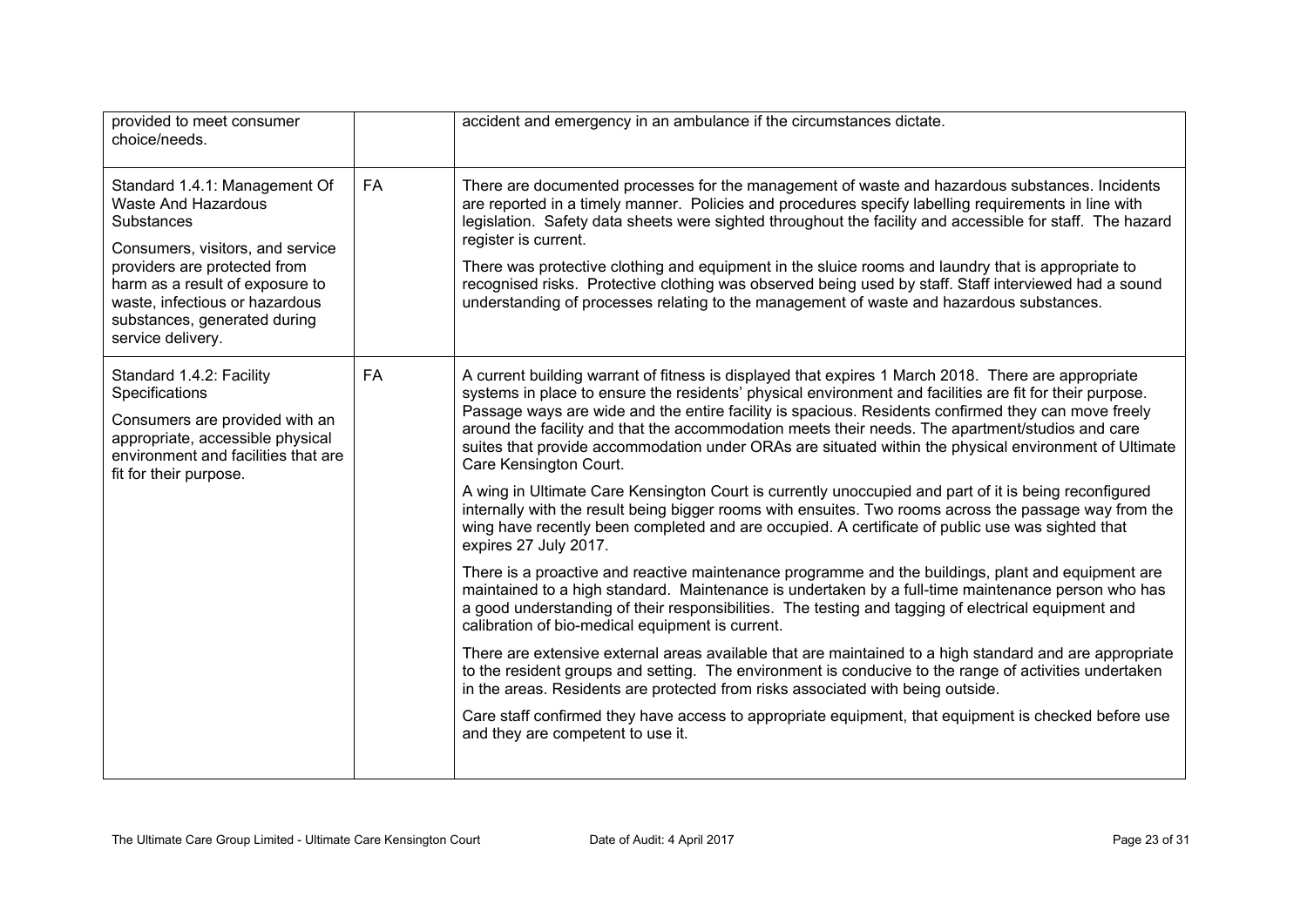| Standard 1.4.3: Toilet, Shower,<br><b>And Bathing Facilities</b><br>Consumers are provided with<br>adequate toilet/shower/bathing<br>facilities. Consumers are assured<br>privacy when attending to<br>personal hygiene requirements or<br>receiving assistance with<br>personal hygiene requirements. | FA        | All rest home bedrooms have an ensuite consisting of a toilet and wash hand basin. Hospital bedrooms<br>have a mix of full ensuites or shared full ensuites. All apartments, have full ensuites. There are<br>adequate numbers of additional bathrooms and toilets throughout the facility. Residents and families<br>reported that there are sufficient toilets and they are easy to access.<br>Appropriately secured and approved handrails are provided and other equipment is available to promote<br>residents' independence.                                                                                                                                                                                     |
|--------------------------------------------------------------------------------------------------------------------------------------------------------------------------------------------------------------------------------------------------------------------------------------------------------|-----------|------------------------------------------------------------------------------------------------------------------------------------------------------------------------------------------------------------------------------------------------------------------------------------------------------------------------------------------------------------------------------------------------------------------------------------------------------------------------------------------------------------------------------------------------------------------------------------------------------------------------------------------------------------------------------------------------------------------------|
| Standard 1.4.4: Personal<br>Space/Bed Areas<br>Consumers are provided with<br>adequate personal space/bed<br>areas appropriate to the<br>consumer group and setting.                                                                                                                                   | FA        | Rest home rooms are smaller than the hospital and dual purpose rooms. There is adequate personal<br>space provided for residents and staff to move safely around in all the bedrooms. The apartments,<br>studios and care suites are spacious. Residents and families spoke positively about their or their<br>relative's accommodation. Rooms are personalised with furnishings, photos and other personal<br>adornments.<br>There is adequate room in the facility to store mobility aids such as mobility scooters, wheel chairs and<br>walkers.                                                                                                                                                                    |
| Standard 1.4.5: Communal Areas<br>For Entertainment, Recreation,<br>And Dining<br>Consumers are provided with<br>safe, adequate, age appropriate,<br>and accessible areas to meet<br>their relaxation, activity, and<br>dining needs.                                                                  | <b>FA</b> | Numerous areas are provided for residents to frequent for activities, dining, relaxing and for privacy.<br>Residents, families and staff confirmed and observation evidenced these areas are easily accessed.<br>Furniture is appropriate to the setting and arranged in a manner which enables residents to mobilise<br>freely.                                                                                                                                                                                                                                                                                                                                                                                       |
| Standard 1.4.6: Cleaning And<br><b>Laundry Services</b><br>Consumers are provided with<br>safe and hygienic cleaning and<br>laundry services appropriate to<br>the setting in which the service is<br>being provided.                                                                                  | FA        | All laundry is washed on site. Residents and families reported the laundry is managed well and<br>residents' clothes are returned in a timely manner. The national quality manager advised a new small<br>laundry for residents' personal clothing is included in the reconfiguration of services.<br>Ultimate Care Kensington Court is cleaned to a high standard. There are dedicated cleaners on site<br>who have received appropriate education. The cleaners demonstrated a sound knowledge of<br>processes. Residents and families stated the facility is kept "very clean". The 2016 satisfaction survey<br>confirmed this. Chemicals are stored externally and are secure. All chemicals were in appropriately |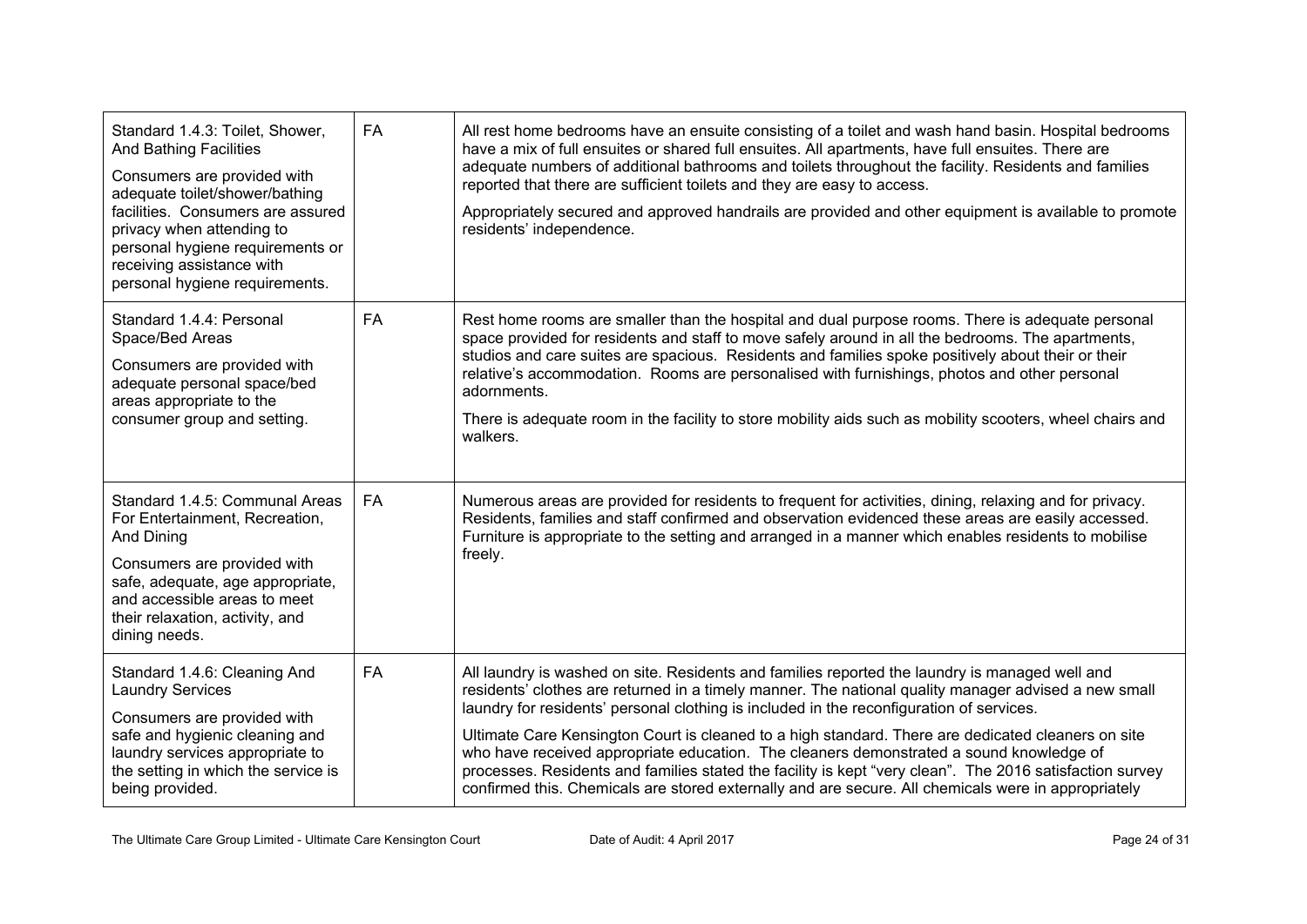|                                                                                                                                                                                                                                                      |           | labelled containers. Cleaning and laundry processes are monitored through the internal audit<br>programme and by personnel from the external company that supplies the chemicals.                                                                                                                                                                                                                                                                                                                                                                                                                                                                                                                                                                                                        |
|------------------------------------------------------------------------------------------------------------------------------------------------------------------------------------------------------------------------------------------------------|-----------|------------------------------------------------------------------------------------------------------------------------------------------------------------------------------------------------------------------------------------------------------------------------------------------------------------------------------------------------------------------------------------------------------------------------------------------------------------------------------------------------------------------------------------------------------------------------------------------------------------------------------------------------------------------------------------------------------------------------------------------------------------------------------------------|
| Standard 1.4.7: Essential,<br><b>Emergency, And Security</b><br>Systems<br>Consumers receive an<br>appropriate and timely response                                                                                                                   | <b>FA</b> | A letter from the NZ Fire Service dated 31 May 2010 confirmed the fire evacuation scheme is approved.<br>There is an evacuation policy on emergency and security situations that covers all service groups at the<br>facility. A fire drill takes place six-monthly. The orientation programme includes fire and security<br>education. Staff confirmed their awareness of emergency procedures. All required fire equipment was<br>sighted and all equipment had been checked within required timeframes.<br>There is always at least one staff member on duty with a current first aid certificate.                                                                                                                                                                                    |
| during emergency and security<br>situations.                                                                                                                                                                                                         |           | A civil defence plan is in place. There are adequate supplies in the event of a civil defence emergency<br>including food, water, blankets, cell phones and gas BBQs. Back up lighting is available should there be<br>a power outage.                                                                                                                                                                                                                                                                                                                                                                                                                                                                                                                                                   |
|                                                                                                                                                                                                                                                      |           | There are call bells to alert staff. Residents and families reported staff respond promptly to call bells.                                                                                                                                                                                                                                                                                                                                                                                                                                                                                                                                                                                                                                                                               |
|                                                                                                                                                                                                                                                      |           | Contractors must sign in and out of the facility. The external doors are locked in the evenings and a<br>security company checks the facility at night.                                                                                                                                                                                                                                                                                                                                                                                                                                                                                                                                                                                                                                  |
| Standard 1.4.8: Natural Light,<br>Ventilation, And Heating<br>Consumers are provided with<br>adequate natural light, safe<br>ventilation, and an environment<br>that is maintained at a safe and<br>comfortable temperature.                         | <b>FA</b> | There are procedures to ensure the service is responsive to resident feedback in relation to heating and<br>ventilation. Heating is provided by heat pumps and under floor heating. Residents are provided with<br>safe ventilation, and an environment that is maintained at a safe and comfortable temperature. All<br>resident areas are provided with natural light. Residents and families reported the temperature is always<br>comfortable.                                                                                                                                                                                                                                                                                                                                       |
| Standard 3.1: Infection control<br>management<br>There is a managed environment,<br>which minimises the risk of<br>infection to consumers, service<br>providers, and visitors. This shall<br>be appropriate to the size and<br>scope of the service. | <b>FA</b> | The service provides a managed environment that minimises the risk of infection to residents, staff and<br>visitors by the implementation of an appropriate infection prevention and control (IPC) programme.<br>Infection control management is guided by a comprehensive and current infection control manual,<br>developed at organisational level with input from the CSM. The infection control programme and manual<br>are reviewed annually.<br>The RN with input from the CSM is the designated infection control nurse coordinator, whose role and<br>responsibilities are defined in a job description. Infection control matters, including surveillance results,<br>are reported monthly to the CSM and tabled at the quality/risk meeting. Infection control statistics are |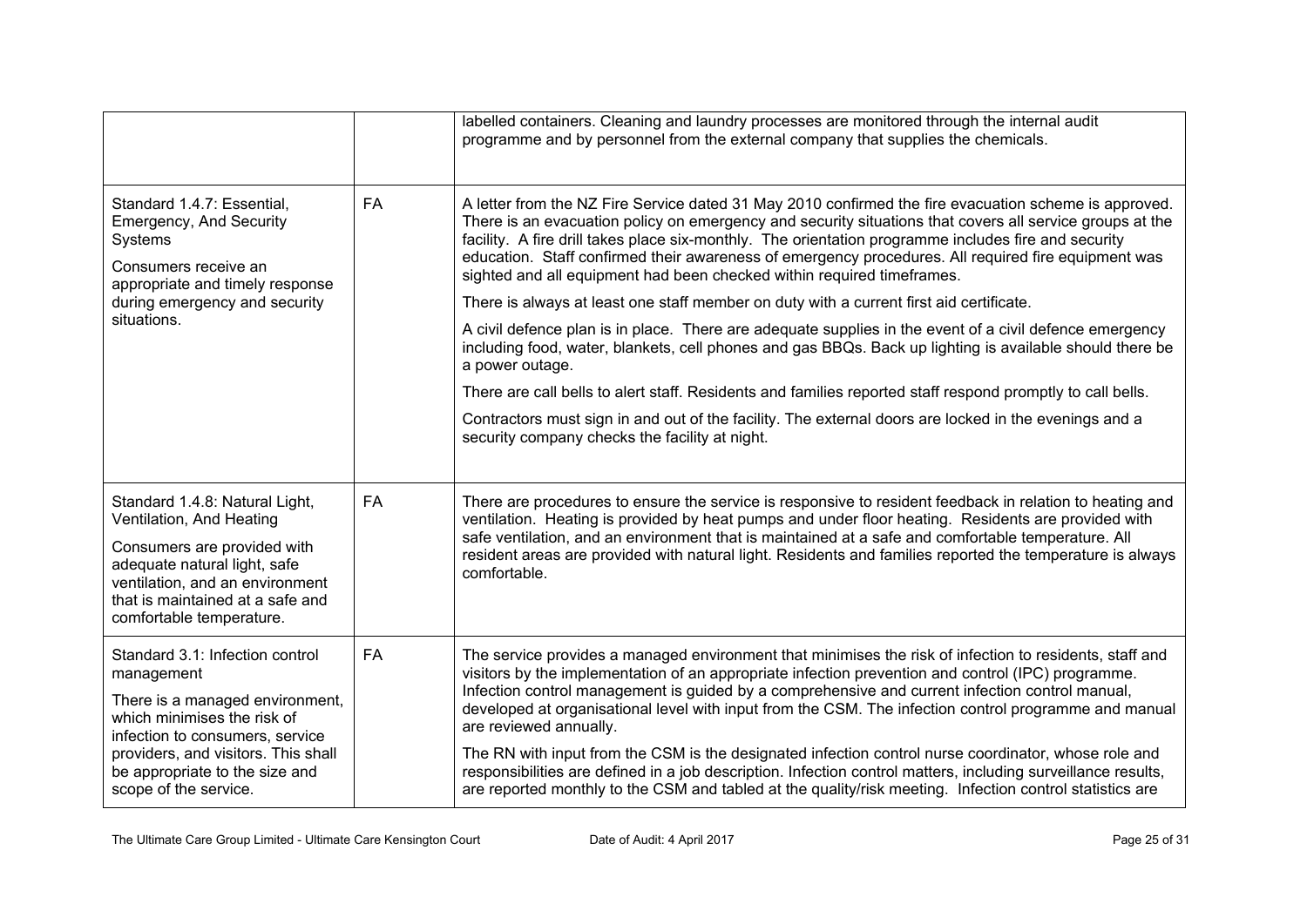|                                                                                                                                                                                                                                                                                                                                                                            |    | entered in the organisation's electronic database and benchmarked within the organisation's other<br>facilities. The organisations national quality manager is informed of any IPC concern.<br>Signage at the main entrance to the facility requests anyone who is, or has been unwell in the past 48<br>hours not to enter the facility. The infection control manual provides guidance for staff about how long<br>they must stay away from work if they have been unwell. Staff interviewed understood these related<br>responsibilities.                                                                                                                                                                                                                                                                                                                     |
|----------------------------------------------------------------------------------------------------------------------------------------------------------------------------------------------------------------------------------------------------------------------------------------------------------------------------------------------------------------------------|----|------------------------------------------------------------------------------------------------------------------------------------------------------------------------------------------------------------------------------------------------------------------------------------------------------------------------------------------------------------------------------------------------------------------------------------------------------------------------------------------------------------------------------------------------------------------------------------------------------------------------------------------------------------------------------------------------------------------------------------------------------------------------------------------------------------------------------------------------------------------|
| Standard 3.2: Implementing the<br>infection control programme<br>There are adequate human,<br>physical, and information<br>resources to implement the<br>infection control programme and<br>meet the needs of the<br>organisation.                                                                                                                                         | FA | The infection control nurse (ICN) has appropriate skills, knowledge and qualifications for the role,<br>however has been in this role for only a short time and is being assisted by the CSM. The infection<br>control nurse has undertaken post graduate training in infection prevention and control and attended<br>relevant study days, as verified in training records sighted. Well-established local networks with the<br>infection control team at the DHB are available and expert advice from the community laboratory is<br>available if additional support/information is required. The coordinator has access to residents' records<br>and diagnostic results to ensure timely treatment and resolution of any infections.<br>The ICN and CSM confirmed the availability of resources to support the programme and any outbreak<br>of an infection. |
| Standard 3.3: Policies and<br>procedures                                                                                                                                                                                                                                                                                                                                   | FA | The IPC policies reflect the requirements of the IPC standard and current accepted good practice.<br>Policies were reviewed within the last year and included appropriate referencing.                                                                                                                                                                                                                                                                                                                                                                                                                                                                                                                                                                                                                                                                           |
| Documented policies and<br>procedures for the prevention and<br>control of infection reflect current<br>accepted good practice and<br>relevant legislative requirements<br>and are readily available and are<br>implemented in the organisation.<br>These policies and procedures<br>are practical, safe, and<br>appropriate/suitable for the type<br>of service provided. |    | Care delivery, cleaning, laundry and kitchen staff were observed following organisational policies, such<br>as appropriate use of hand-sanitisers, good hand-washing technique and use of disposable aprons and<br>gloves, as was appropriate to the setting. Hand washing and sanitiser dispensers are readily available<br>around the facility. Staff interviewed verified knowledge of infection control policies and practices.                                                                                                                                                                                                                                                                                                                                                                                                                              |
| Standard 3.4: Education<br>The organisation provides                                                                                                                                                                                                                                                                                                                       | FA | Priorities for staff education are outlined in the infection control programme annual plan. Interviews,<br>observation and documentation verified staff have received education in IPC at orientation and ongoing<br>education sessions. Education is provided by suitably qualified RNs and the ICN. Content of the                                                                                                                                                                                                                                                                                                                                                                                                                                                                                                                                             |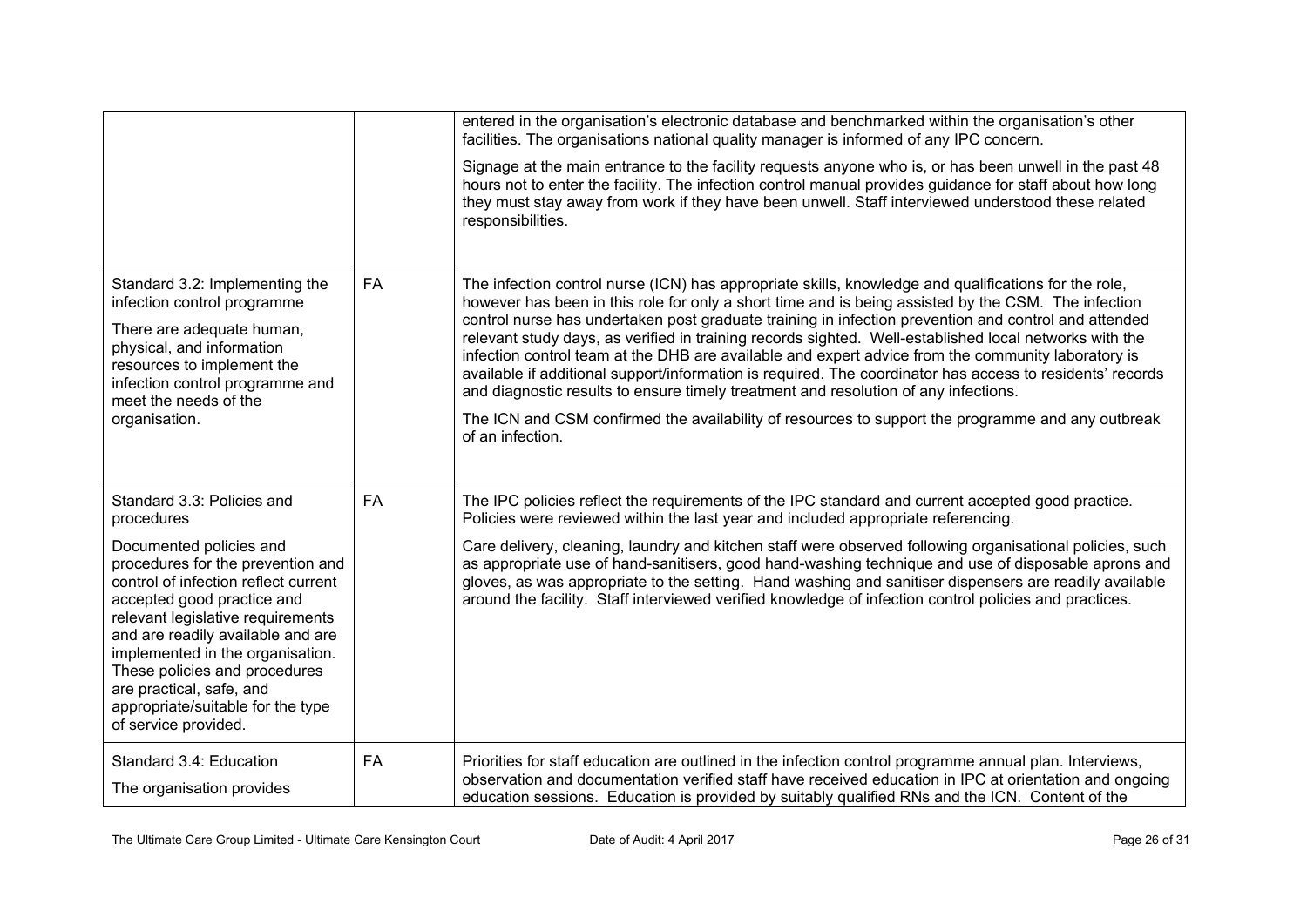| relevant education on infection<br>control to all service providers,<br>support staff, and consumers.                                                                                                             |           | training was documented and evaluated to ensure it was relevant, current and understood. A record of<br>attendance was maintained. When an infection outbreak or an increase in infection incidence has<br>occurred, there is evidence that additional staff education has been provided in response. An example<br>of this occurred when there was a recent increase in urinary tract infections.<br>Education with residents is generally on a one-to-one basis and has included reminders about<br>handwashing, advice about remaining in their room if they are unwell, and increasing fluids during hot<br>weather.                                                                                                                                                                                                                                                                                                                                                                                                                                                                                                                                                                                                                                                                                                                                                                                                                                   |
|-------------------------------------------------------------------------------------------------------------------------------------------------------------------------------------------------------------------|-----------|------------------------------------------------------------------------------------------------------------------------------------------------------------------------------------------------------------------------------------------------------------------------------------------------------------------------------------------------------------------------------------------------------------------------------------------------------------------------------------------------------------------------------------------------------------------------------------------------------------------------------------------------------------------------------------------------------------------------------------------------------------------------------------------------------------------------------------------------------------------------------------------------------------------------------------------------------------------------------------------------------------------------------------------------------------------------------------------------------------------------------------------------------------------------------------------------------------------------------------------------------------------------------------------------------------------------------------------------------------------------------------------------------------------------------------------------------------|
| Standard 3.5: Surveillance<br>Surveillance for infection is<br>carried out in accordance with<br>agreed objectives, priorities, and<br>methods that have been specified<br>in the infection control<br>programme. | <b>FA</b> | Surveillance is appropriate to that recommended for long term care facilities, with infection definitions<br>reflecting a focus on symptoms rather than laboratory results. These include urinary tract, soft tissue,<br>fungal, eye, gastro-intestinal, the upper and lower respiratory tract and scabies. When an infection is<br>identified, a record of this is documented in the resident's clinical record. New infections and any<br>required management plan are discussed at handover, to ensure early intervention occurs.<br>The ICN and CSM review all reported infections. Monthly surveillance data is collated and analysed to<br>identify any trends, possible causative factors and required actions. Results of the surveillance<br>programme are shared with staff via quality and staff meetings and at staff handovers. Surveillance data<br>is entered in the organisation's electronic infection database. Graphs are produced that identify trends<br>for the current year, and comparisons against previous years. Data is benchmarked internally within the<br>group's other aged care providers.<br>A 2015 analysis of infection data identified a high rate of upper respiratory tract infections (URTI) and<br>antibiotic use at Ultimate Care Kensington Court. An initiative to reduce the high number of (URTI) and<br>antibiotic use has had positive results and is an area identified as one of continuous improvement. |
| Standard 2.1.1: Restraint<br>minimisation<br>Services demonstrate that the<br>use of restraint is actively<br>minimised.                                                                                          | FA        | There are currently no residents using restraint or enablers. The restraint register is current and shows<br>restraint has not been used for two years. The policies and procedures have good definitions of<br>restraints and enablers. The approval group meets six monthly and minutes were reviewed. A RN is the<br>restraint coordinator and demonstrated good knowledge relating to restraint minimisation. Staff<br>demonstrated sound knowledge about restraint processes including the difference between restraints<br>and enablers. The restraint coordinator described the strategies in place so that restraint is not required.<br>This includes comprehensive assessments and review, managing any challenging behaviour by working<br>closely with the diversional therapists and recognising any changes in the behaviour of residents.<br>Equipment such as sensor mats, ultra-low beds and landing strips are also used.                                                                                                                                                                                                                                                                                                                                                                                                                                                                                                                |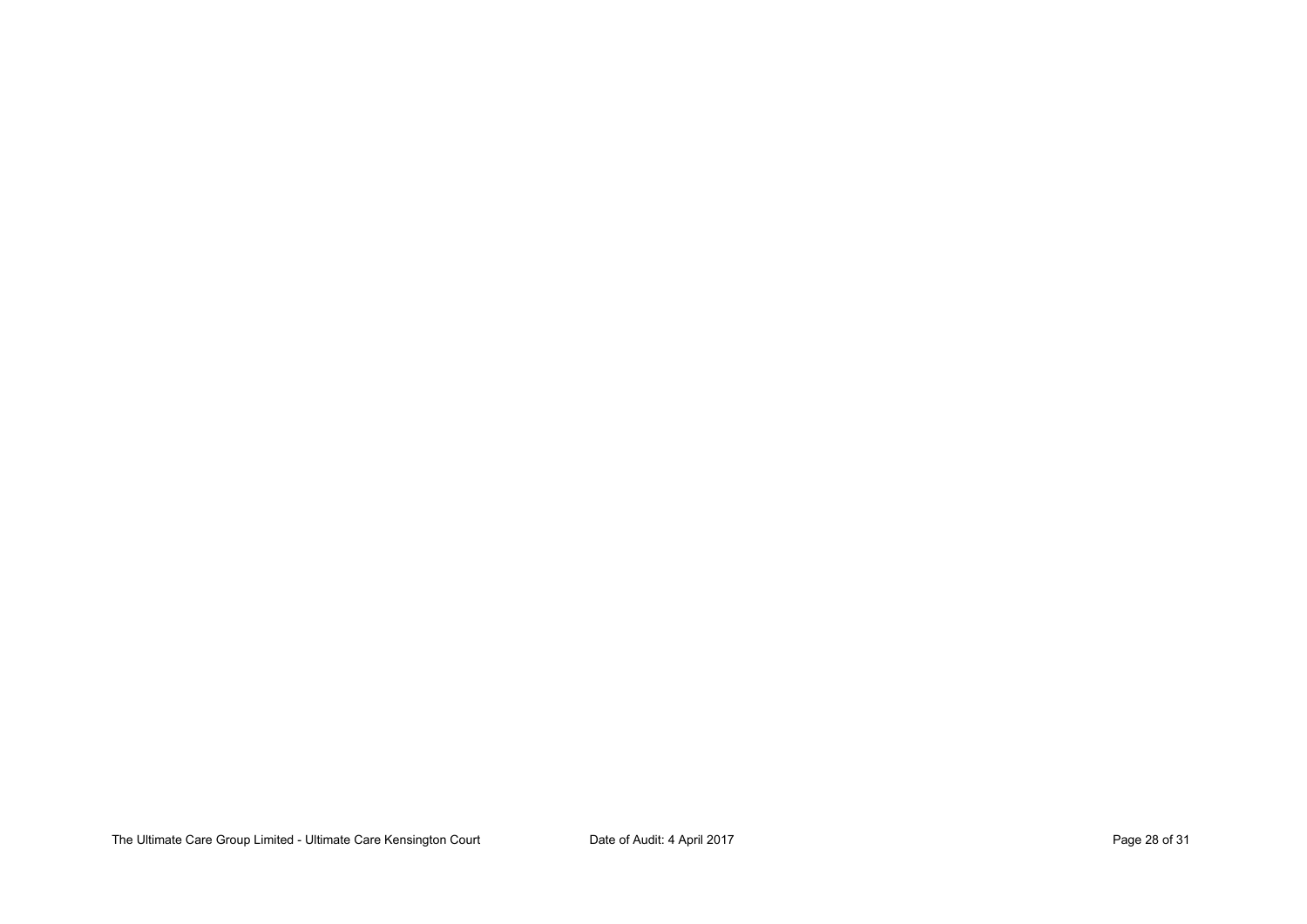## **Specific results for criterion where corrective actions are required**

Where a standard is rated partially attained (PA) or unattained (UA) specific corrective actions are recorded under the relevant criteria for the standard. The following table contains the criterion where corrective actions have been recorded.

Criterion can be linked to the relevant standard by looking at the code. For example, a Criterion 1.1.1.1: Service providers demonstrate knowledge and understanding of consumer rights and obligations, and incorporate them as part of their everyday practice relates to Standard 1.1.1: Consumer Rights During Service Delivery in Outcome 1.1: Consumer Rights.

If there is a message "no data to display" instead of a table, then no corrective actions were required as a result of this audit.

No data to display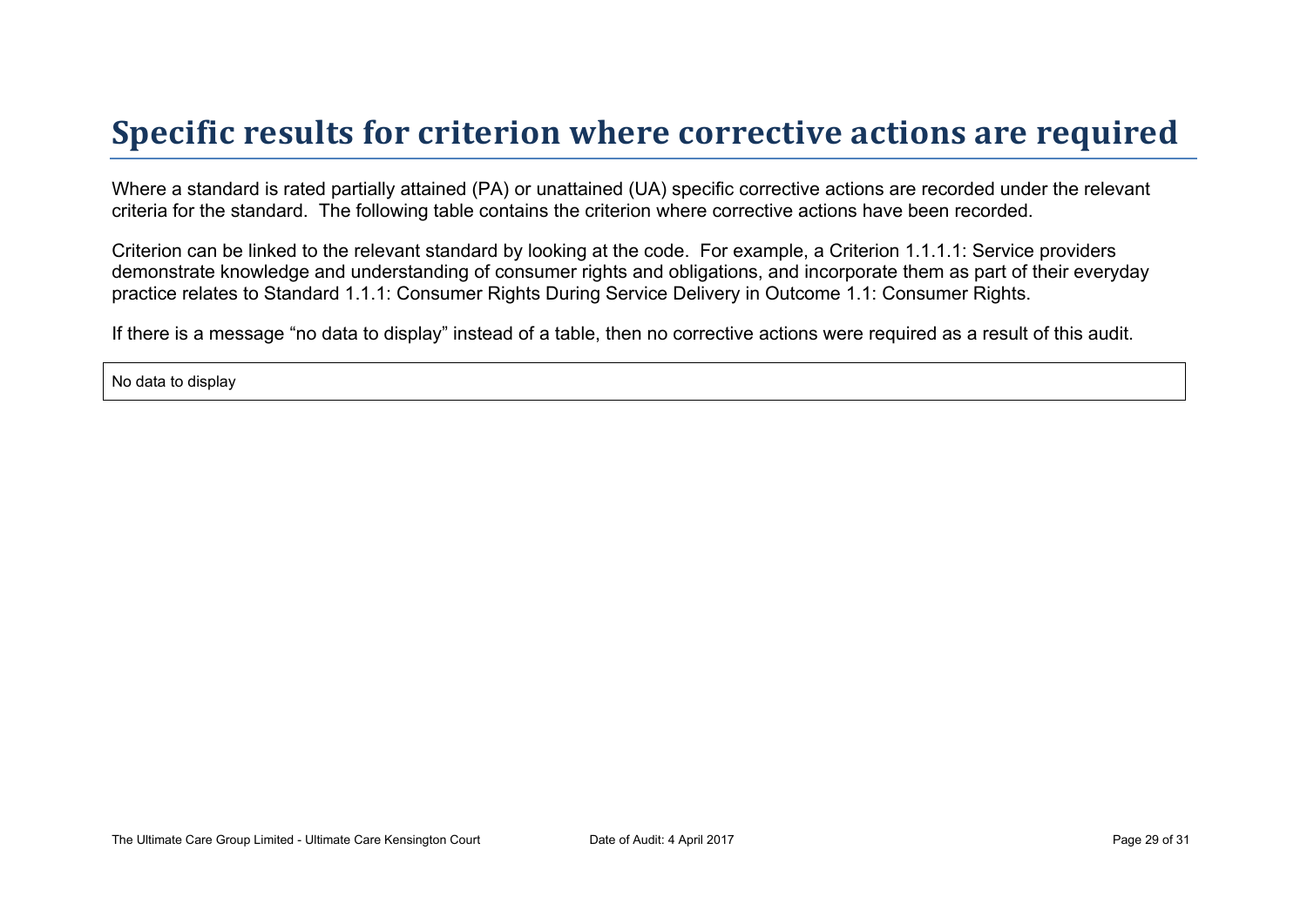# **Specific results for criterion where a continuous improvement has been recorded**

As well as whole standards, individual criterion within a standard can also be rated as having a continuous improvement. A continuous improvement means that the provider can demonstrate achievement beyond the level required for full attainment. The following table contains the criterion where the provider has been rated as having made corrective actions have been recorded.

As above, criterion can be linked to the relevant standard by looking at the code. For example, a Criterion 1.1.1.1 relates to Standard 1.1.1: Consumer Rights During Service Delivery in Outcome 1.1: Consumer Rights

If, instead of a table, these is a message "no data to display" then no continuous improvements were recorded as part of this of this audit.

| <b>Criterion with desired</b><br>outcome                                                                                                                                                                                                                                                   | Attainment<br>Rating | <b>Audit Evidence</b>                                                                                                                                                                                                                                                                                                                                                                                                                                                                                                                                                                                                                                                                                                                                                                                                                                                                                                                                                                                                           | <b>Audit Finding</b>                                                                                                                                                                                       |
|--------------------------------------------------------------------------------------------------------------------------------------------------------------------------------------------------------------------------------------------------------------------------------------------|----------------------|---------------------------------------------------------------------------------------------------------------------------------------------------------------------------------------------------------------------------------------------------------------------------------------------------------------------------------------------------------------------------------------------------------------------------------------------------------------------------------------------------------------------------------------------------------------------------------------------------------------------------------------------------------------------------------------------------------------------------------------------------------------------------------------------------------------------------------------------------------------------------------------------------------------------------------------------------------------------------------------------------------------------------------|------------------------------------------------------------------------------------------------------------------------------------------------------------------------------------------------------------|
| Criterion 3.5.7<br>Results of surveillance,<br>conclusions, and<br>specific<br>recommendations to<br>assist in achieving<br>infection reduction and<br>prevention outcomes<br>are acted upon,<br>evaluated, and reported<br>to relevant personnel<br>and management in a<br>timely manner. | CI                   | Surveillance results in 2015 indicated 93 cases of infections, with 43 (46.2%) being URTI, and<br>100% of these required treatment with antibiotics.<br>Analysis of the probable causes identified the following:<br>1. Decreased immunity. To combat this was a 2016 drive to increase fruits that are high in<br>vitamin C into the diet, including morning and afternoon tea.<br>2. Exposure to flu virus, especially in the flu season. A 2016 flu vaccination campaign was<br>initiated, including education sessions by outside speakers.<br>3. Medical diagnosis' predisposing medical conditions. Staff were educated on early signs<br>indicating deteriorating health, so earlier intervention could occur.<br>As a result, in 2016, there was a 7.5% increase in residents who had the flu vaccination and a<br>40% decrease in URTIs and antibiotic use.<br>The initiative is to continue into 2017 with an aim to get more residents to agree to vaccination<br>and to include staff in the vaccination programme. | An initiative<br>implemented<br>early 2016<br>has resulted<br>in a $40\%$<br>decrease in<br>the rates of<br>URTI and<br>antibiotic use<br>amongst<br>residents at<br>Ultimate Care<br>Kensington<br>Court. |